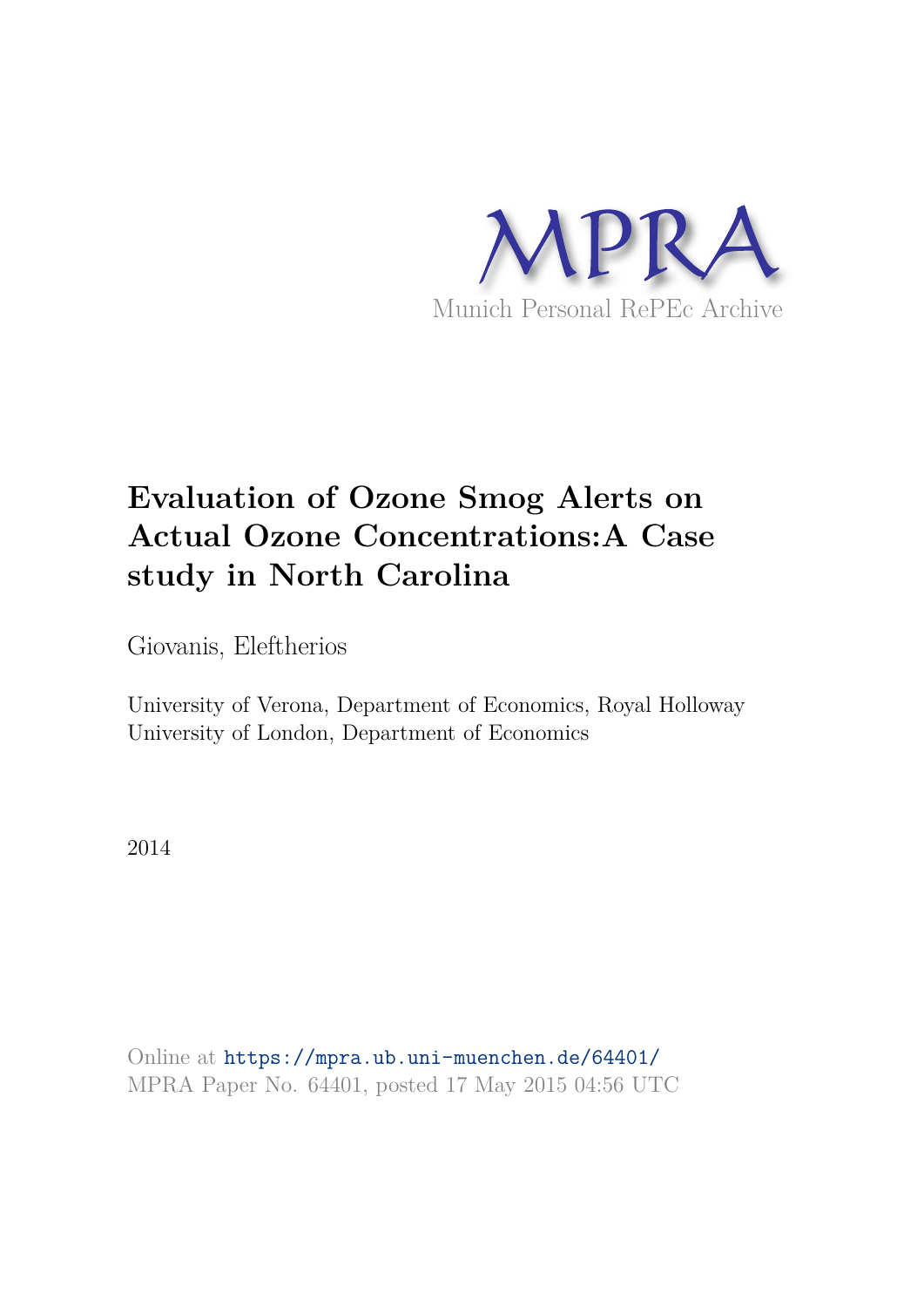# **Evaluation of Ozone Smog Alerts on Actual Ozone Concentrations: A Case study in North Carolina**

Eleftherios Giovanis

#### **Abstract**

Ground-level ozone is an important pollutant regulated under the Clean Air Acts that affects respiratory morbidity, decreases lung function, and negatively affects those with existing respiratory conditions like asthma. This study examines the "Clean Air Works" program on ozone concentration levels, which is operating in Charlotte area of North Carolina State. "Clean Air Works" is a voluntary program which educates people about the negative effects of air pollution on health. Moreover, this program encourages people to reduce air pollution by using voluntarily alternative transportation modes, such as carpooling and public transit, especially when a smog ozone alert is issued. The contribution of this study is that it examines three effects: The effectiveness of the "Clean Air Works" program and whether ozone smog alerts are more effective under this program. Finally, the effects on ozone levels coming from the change in the warning threshold from 80 particles per billion (ppb) to 75 ppb, which took place in 2008, are established. For this purpose a quadruple Differences (DDDD) estimator is applied. In both cases, we find reduction in ground-level ozone levels and improvement of the air quality in the treatment group where the "Clean Air Works" program is implemented. In addition, the air quality is improved when smog alerts are associated with the program. Finally, taken additionally into consideration the change of the threshold at 75 ppb the air quality is improved by 1.5 ppb in the treatment group relatively to the control group. This study suggests that the ozone warning system associated with voluntary programs can help to clean the air and improve the public health.

**Keywords**: Air Quality, Clean Air Works, Differences-in-Differences, Ozone concentrations, Quadruple DDDD, Regression Discontinuity Design, Smog alerts

**Jel Codes**: C23, I10, Q50, Q53, Q58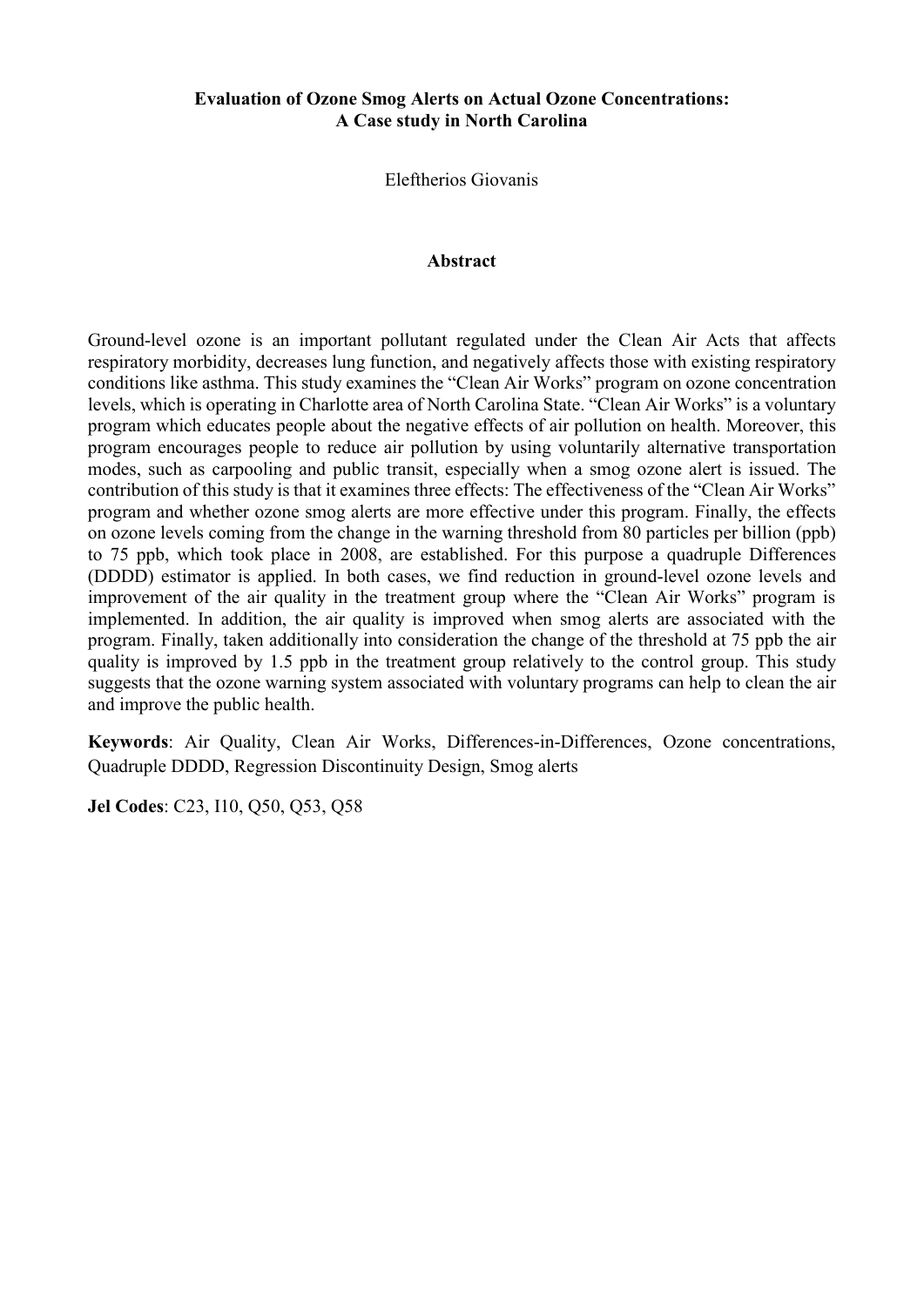#### **1. Introduction**

Air pollution has long been recognized as a negative externality. Making regulations concerning ozone is an area of increasing importance. Environmental policy makers around the world increasingly rely on voluntary programs to improve environmental quality (Cutter and Neidell, 2009). For example, Moretti and Neidell (2011) provide direct evidence that people respond to information about air quality. In particular, when smog alerts are issued, attendance at major outdoor facilities in Los Angeles decreases by as much as 13 per cent. Most studies examine the effects of ozone forecasts to public health, traffic volume and transportation mode choice behaviour.

This paper studies the effectiveness of policy mechanisms in the context of the "Clean Air Works" program in the Charlotte Area of North Carolina State, which aims to motivate individuals to follow practices that reduce ozone pollution, especially on the smog alert days. The study period is 2000- 2010. The contribution of this study is that the effectiveness of this program along with smog alerts is examined. In addition, this is the first study which establishes the effects of the change in the warning threshold from 80 parts per billion (ppb) to 75 ppb in 2008.

"Clean Air Works" is a program launched in spring of 2006, established in Charlotte Area of North Carolina and it is a collaboration of the Regional Air Quality Board, the City of Charlotte, Mecklenburg County, Charlotte Area Transit System (CATS), the Charlotte Chamber of Commerce, the Centralina Council of Governments, and the Catawba Regional Council of Governments. The purpose of this program is to educate employees about the effects of air pollution on public health and to provide a low or no cost transportation benefit. The purpose is to avoid federal penalties from not meeting air quality standards, as the imposition, by EPA, of \$8,300 (in 2010 prices) per ton penalties on major sources of air pollution.

Partners of "Clean Air Works" have a variety of options from which to choose: from offering employees commute alternatives, making changes in the organization's operations and maintenance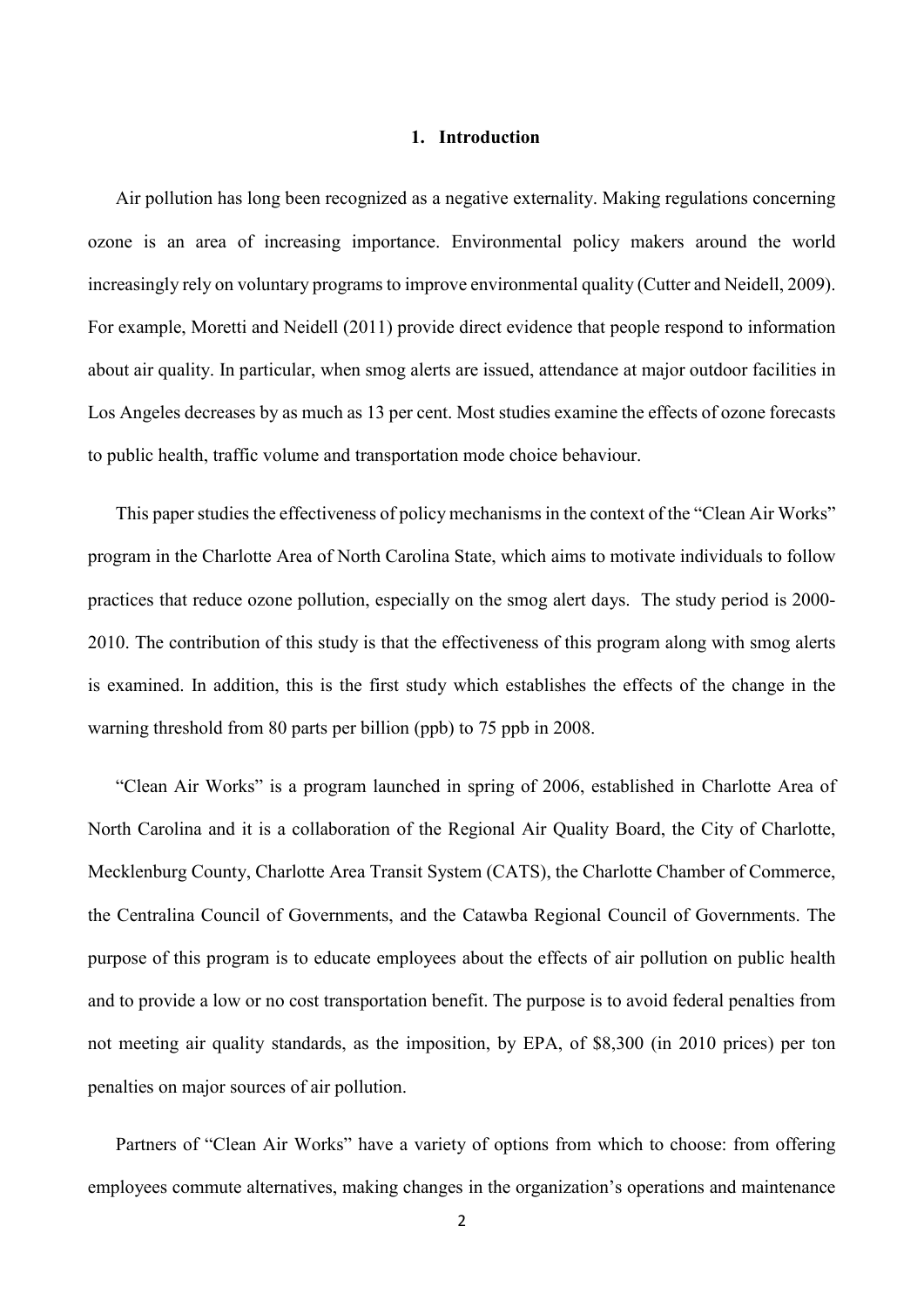practices, creating a combination of programs based on individual business needs. "Clean Air Works" has developed a range of tools and policies, like carpooling, vanpooling and teleworking. Therefore, partners of "Clean Air Works" encourage people to use these tools when a smog alert is issued. In this case the treatment group includes counties participating in the program, while the control group contains the counties that do not participate in the program. The criteria of using the specific counties as control group are discussed in data section. The second aim is to establish whether the ozone smog alerts are more effective under the "Clean Air Works" programme. The ozone forecasts are based on daily frequency and the forecast season is from May 1<sup>st</sup> through September 30<sup>th</sup>. The third aim is to examine the impact of the change in the ozone standard issued by the Environmental Protection Agency (EPA).

In order to identify those effects a quadruple Differences (DDDD) estimator is applied. The results show a reduction on the ozone levels after the implementation of the "Clean Air Works" Project. Additionally, the ozone levels on alert days were reduced after the change of the threshold in both treatment and control. The air quality has been improved in the treatment group with the implementation of the program reducing the difference in ozone concentration levels by 1.3 ppb. In addition, the smog alerts are effective under the program regime where the above-mentioned difference becomes 1.8 ppb. Furthermore, the differences of ozone levels between the treatment and control groups are additionally decreased after the change in ozone warning threshold, by around 1.5 ppb when the program is implemented and it is associated with smog alerts. As such, information on air pollution does not seem to significantly reduce pollution level unless a program like "Clean Air Work", which facilitates steps reducing pollution, is in place.

The results are robust regarding the DDDD validity. The test for the common or parallel trend is accepted. More specifically, the common trend assumption states that changes in output, average ozone concentration levels in this case, for those treated if untreated would have been equal to the observed changes in output for the control group. Common trend assumption implies that in absence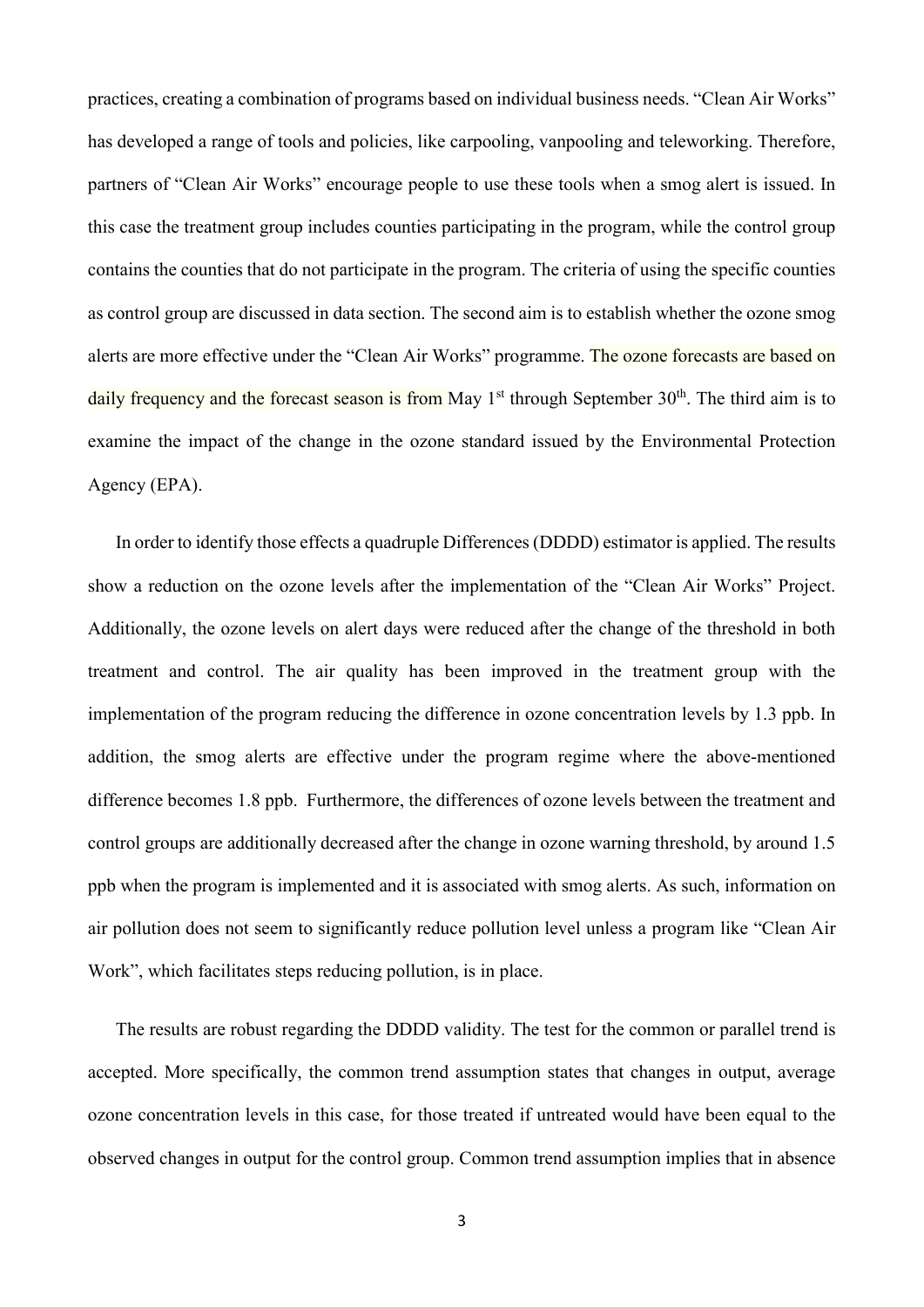of treatment the treated and the controls would have had parallel trend paths. Another issue is the possible serial correlation. Many papers which apply differences-in differences (DID) strategy use data for many years before and after the implementation of a policy. The variables of interest in many of these setups only vary at a group level (ie. state level in the study by Card and Krueger, 1994) and outcome variables are often serially correlated. Thus, using conventional standard errors often severely understate the standard deviation of the estimators. In order, to account for serial correlation, the clustered standard errors on air monitoring stations are obtained as suggested by Bertrand et al. (2004) and where the monitoring level variation is examined.

The structure of the paper is as follows. In section 2 the literature review is provided. Section 3 describes the environmental policy and the "Clean Air Works" project, while section 4 reviews the methodology of the quadruple DID model used in this study. Section 5 presents the data, and the research sample used in the estimations, while in section 6 the empirical findings are reported. In the last section the general conclusions of the empirical findings are discussed.

## **2. Literature review**

This section presents and discuses previous literature related to the current study. Initially, the studies examined the effects of public advisory programs on traffic are presented. These studies are related because "Clean Air Works" project encourages individuals to follow practises that reduce air pollution, such as public transit and carpooling, which affect the traffic pattern and resulting in changes on the ozone concentration levels.

One of the public advisory programs explored in previous studies is the "Spare the Air" (STA) program. "Spare the Air" was established by the Bay Area Air Quality Management District in order to educate Bay Area residents about air pollution and to encourage them to change their behaviour to improve air quality. As part of the Spare the Air program, the residents are asked to reduce pollution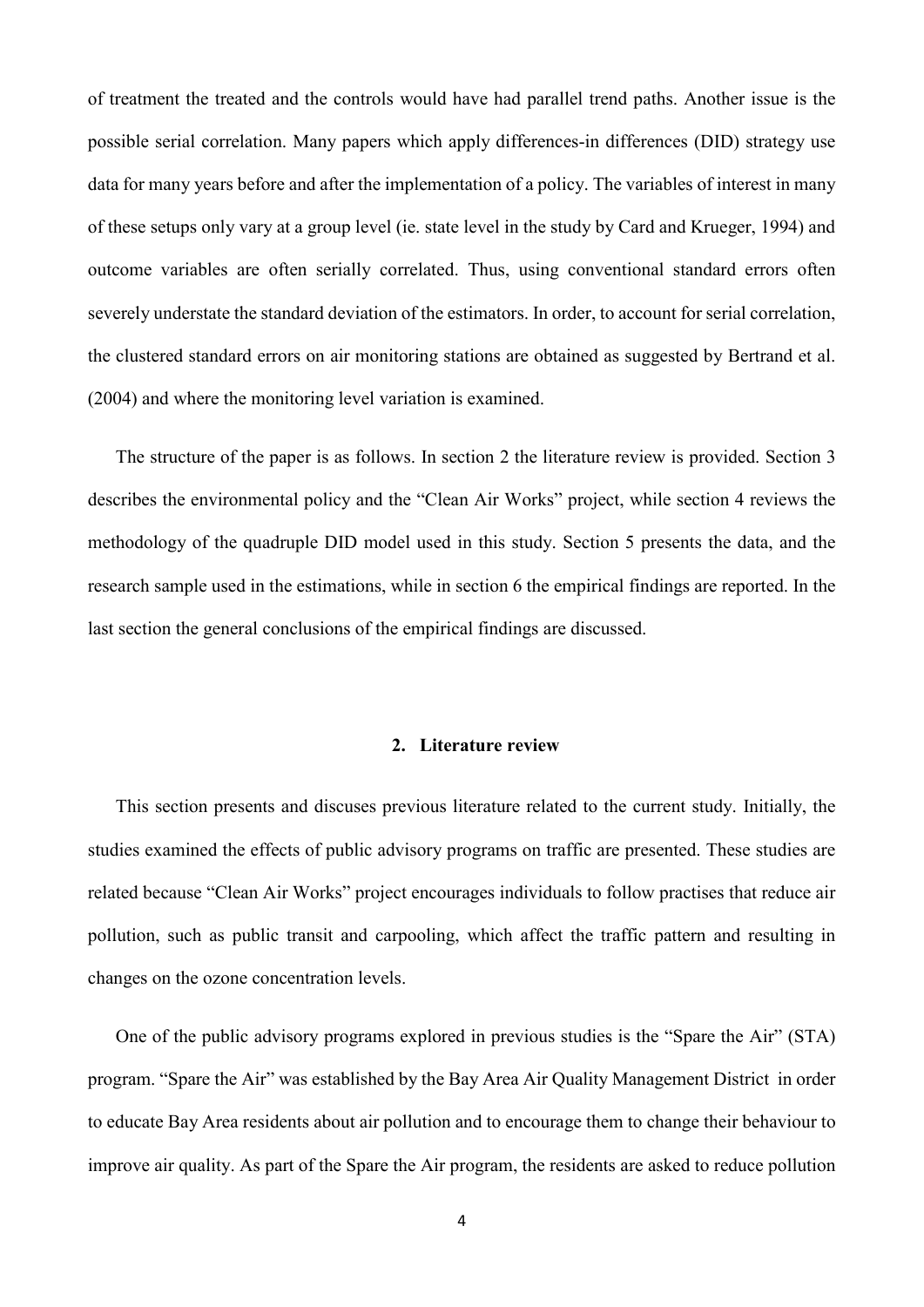by making clean air choices every day; from walking and biking more often, to reducing energy consumption at home. Spare the Air days are declared for days in which levels of ground-level ozone are predicted to exceed the EPA's federal health-based standard: the air quality index (AQI) over 100. Moreover, on a Spare the Air day, Bay Area participants are asked through radio and television announcements to reduce their driving. This program is similar to Clean Air Works program examined in this study. Ozone warning announcements encourage people to reduce driving or using public transit and various kinds of ridesharing, such as carpool and vanpool, or using teleworking.

Schreffler (2003) focused on "Spare the Air" advisory and voluntary program by conducting a small telephone survey in the Bay Area that requested daily travel activities. Schreffler (2003) used data over two summer ozone seasons in Sacramento, allowing researchers to compare the travel behaviour of the same individuals on both Spare the Air and regular, summer days and of Spare the Air participants and non-participants. More specifically, the participants is a group of drivers who said that they purposely reduced trips because of Spare the Air, while non-participants is a control group of drivers who did not respond to the Spare the Air (STA) message. Schreffler (2003) found a statistically significant 4.8 per cent reduction in trips. The 4.8 per cent reduction in trips resulted in an emission reduction of 1.04 tons of ozone precursors.

A similar work to the current study is by Cutter and Neidell (2009), who examined the effects of "Spare the Air" advisory program in the San Francisco bay area using a Regression Discontinuity (RD) design. More specifically, they compared the bay area, where the STA alert is issued, and the South Coast area, where the STA program is not applied. Cutter and Neidell (2009) estimated a regression discontinuity approach using a sample of observations within 2 and 1 parts per billion (ppb) of the limit for a STA call and they showed a statistically significant drop in vehicle usage of between 2,000 and 2,300 per day. Welch et al. (2005) examined the impact of ozone advisories on hourly public transit in Chicago, Illinois, and found mixed results. The overall effect of ozone action days on ridership is not significant, but there are statistically significant changes in hourly ridership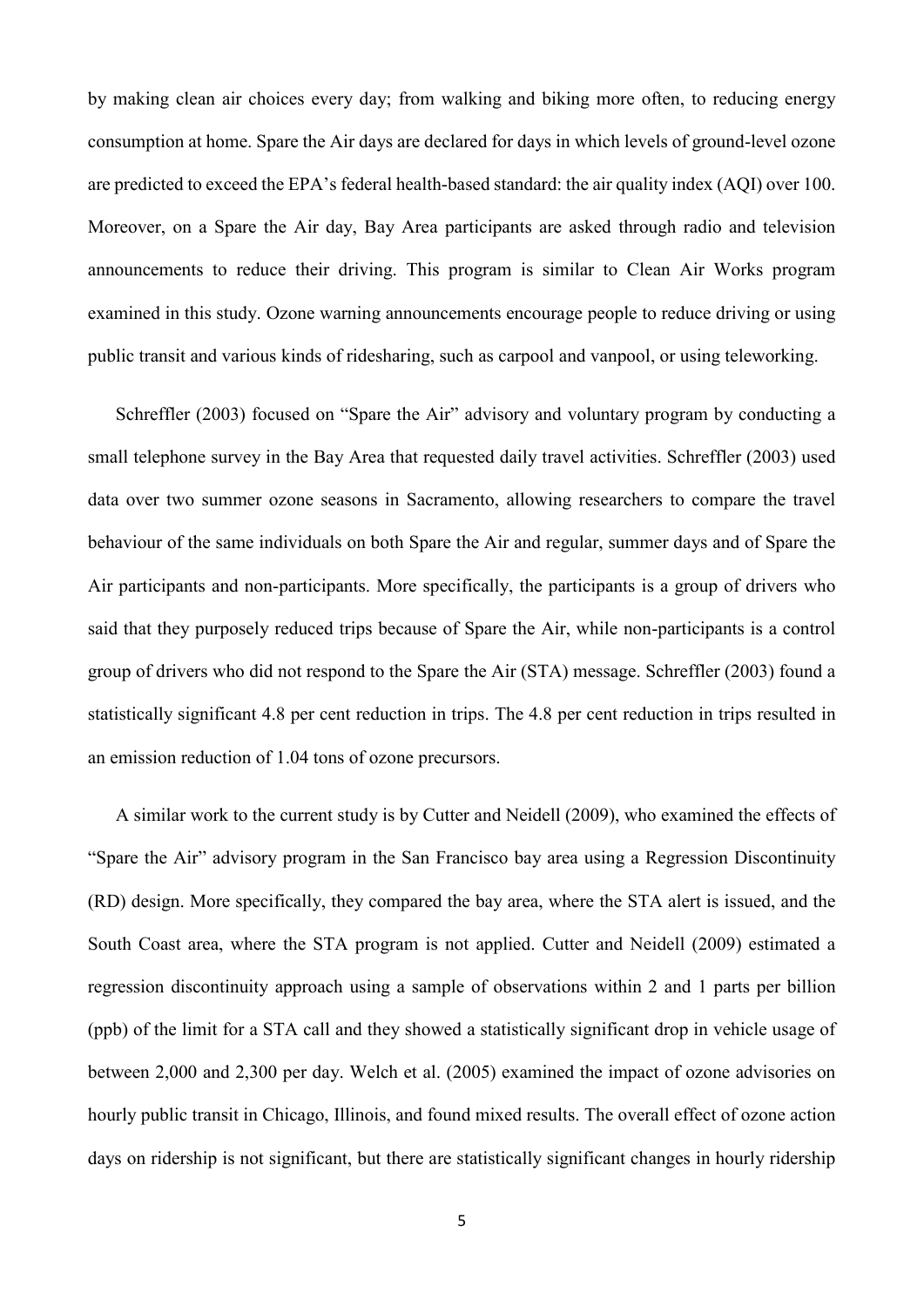pattern. Additionally, their findings show that ozone advisories systematically alter the travel behavior of a small proportion of Chicago area travelers making it possible to conclude that pollution advisories have the potential to affect transportation choice and thereby contribute substantially to voluntary reductions in ozone emissions. More specifically, ridership increases during the hours of 9–11 am and 5–9 pm on smog alert dates representing 0.03–0.13% hourly vehicles miles of travel reduction in Chicago traffic. On the other hand, Cummings and Walker (2000) examined a similar voluntary program in the Atlanta metropolitan area on hourly traffic volumes and found statistically insignificant effects.

Friedman et al. (2001) examined the changes in transportation choices and the effects in asthma hospitalizations during the 1996 Olympic Games in Atlanta. Atlanta's strategy included the development and use of an integrated 24-hour-day public transportation system, the addition of 1,000 buses for park and ride services, altered downtown delivery schedules, and public warnings of potential traffic and air quality problems among others. The authors compare the 17 days of the Olympic Games, with a baseline period of four weeks before and four weeks after the Olympic Games but do not have a control group. The authors found that the number of asthma emergency care visits and hospitalizations decreased from 4.23 events per day during the baseline period to 2.47 events per day during the Olympic period, a 41.6% overall decrease. Additionally, this reduction was even stronger during the critical morning period.

Even though the study by Friedman et al. (2001) examines the effects of public warnings on traffic and air quality, a control group is missing from the analysis; thus the effects are hindered by its absence. In addition, the previous studies examined the effectiveness of public advisory programs on traffic volume and ridership pattern; but the change in the ozone warning threshold has not been explored. Thus, the current study adds to the literature by applying a quadruple DID and examining the effectiveness of the "Clean Air Works" voluntary program associated with smog alerts. Moreover, the change of the warning threshold proposed by Environmental Protection Agency (EPA) is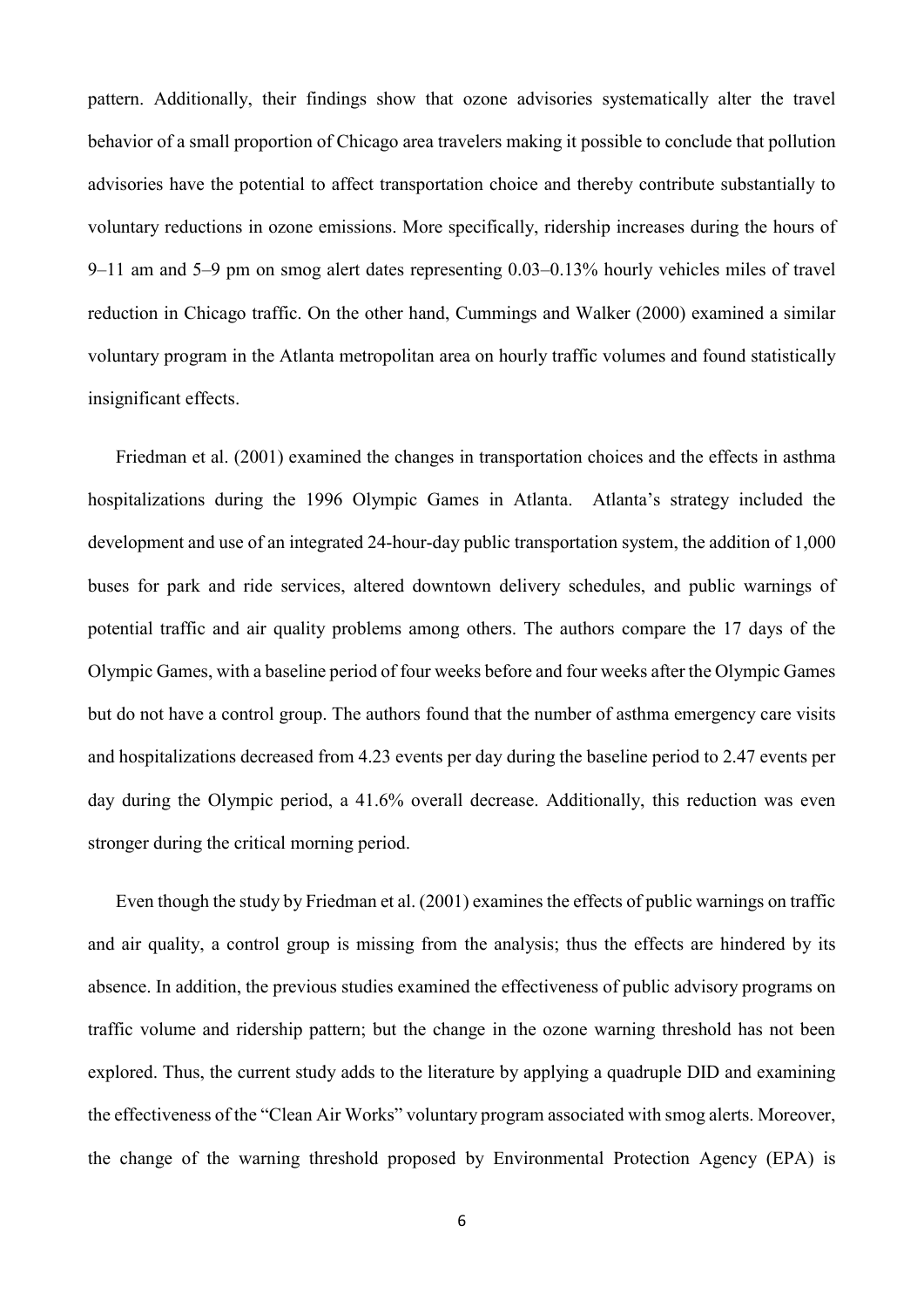explored. Thus, the motivation of this study is to examine whether the smog alerts associated with additional incentives provided by the "Clean Air Works" are more effective for the air quality improvement. More specifically, Cutter and Neidell (2009) argue that the STAs warnings are not enough to improve significantly the air quality, if these are not associated with additional incentives, such as those provided by the program examined in this chapter.

In addition, the weather data have been neglected in the previous studies, with the exception of the study by Welch et al. (2005) who used various weather conditions, such as temperature, days with light and heavy rain and extreme weather including thunderstorms and other extreme conditions. Ground level ozone is formed in the air by the photochemical reaction of sunlight, high temperature and nitrogen oxides  $(NO_x)$ , facilitated by a variety of volatile organic compounds  $(VOCs)$ , which are photo-chemically reactive hydrocarbons (Crutzen, 1974; Derwent et al., 2003; Pudasainee et al., 2006). Thus, the regressions in this study control for solar radiation and temperature. In addition, wind speed and direction are important factors for ozone, as previous researches found relationship between these weather conditions and ground level ozone (Agudelo-Castaneda et al., 2013; Figueiredo et al., 2013). More specifically, wind speed cleans the air in an area and contributes to how quickly pollutants are carried away from their original source. However, strong winds do not always disperse the pollutants, as wind can transport pollutants to a larger area, such as the smoke from forest fires (Jacob et al., 1993; Baertsch-Ritter et al., 2004; Camalier et al., 2007; Dawson et al., 2007). Pugliese et al., 2014 found that areas are affected more by the ground level ozone when the wind speed is less than 120 km. Ozone also depends on wind direction. The wind direction plays a significant role in how much ozone is transported from one place to another (Jammalamadaka and Lund, 2006). Witcraft et al. (2006) found that one of the reasons explaining the low ozone levels in the Triad area in North Carolina during July of 2015 it was the dominant west to west-south wind direction.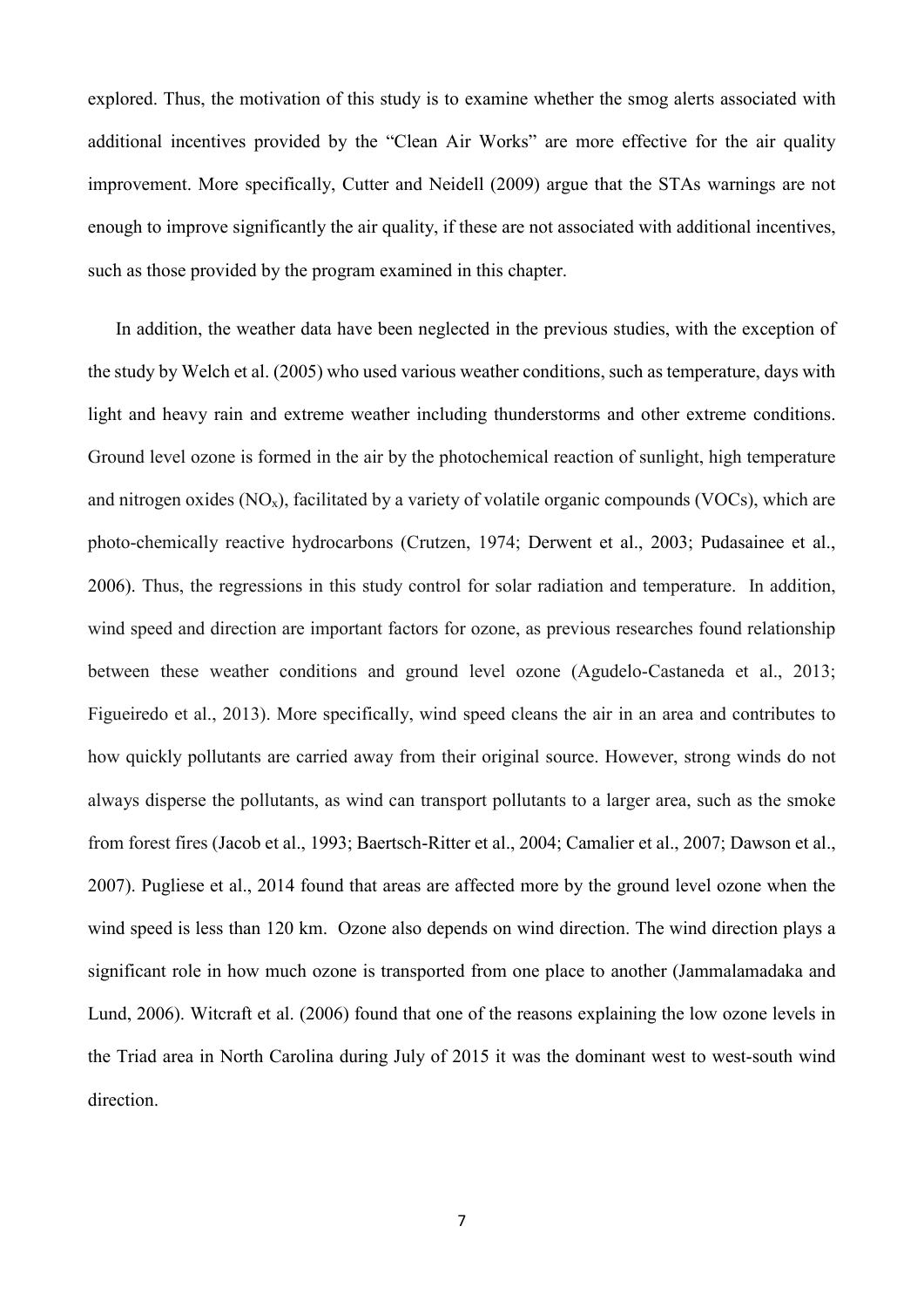Other studies include the exploration of the effects of pollution on infant mortality and yield mixed results. These studies are presented for the following reasons: To confirm and examine the effects of ozone reduction on mortality caused by the program and the smog alerts. In addition, the current study examines the effects of the air pollution reduction, caused by the "Clean Air Works" program, on the total, infant and elder (60 years and older) deaths. Woodruff et al*.* (1997) found that infants with high exposure (more than 170 micrograms per m<sup>3</sup>) to particulate matter smaller than 10 micrometers (PM10) are more likely to die in the post neonatal period. More specifically infants are categorized as having low, medium, or high PM10 exposure depending on whether their 2-month mean exposure was in the bottom one-third, middle one-third, or top one- third of the range of exposures. Overall post-neonatal mortality increased with increasing PM<sub>10</sub> levels, from 3.1 in the low pollution category to 3.7 in the high category. Normal birth weight infants with high  $PM_{10}$  exposure were 45% more likely to die of respiratory causes than normal birth weight infants with low exposure. Lipfert et al. (2000) found negative effects of county-level pollution measures on infant mortality, but the PM10 risks appear to be higher for babies of smoking mothers. Currie and Neidell (2005) examined the effects of Carbon Monoxide  $(CO)$  and  $PM_{10}$  on infant mortality using data from California Birth Cohort files for 1989 to 2000. Their estimates imply that reductions in CO and PM<sup>10</sup> over the time period they study saved over 1,000 infant lives in California alone. Based on the findings by Currie and Neidell (2005) and the estimates found in the current study the number of lives saved from the air quality improvement, under the "Clean Air Works project" associated with the change of the threshold and ozone smog alerts are presented in the results section.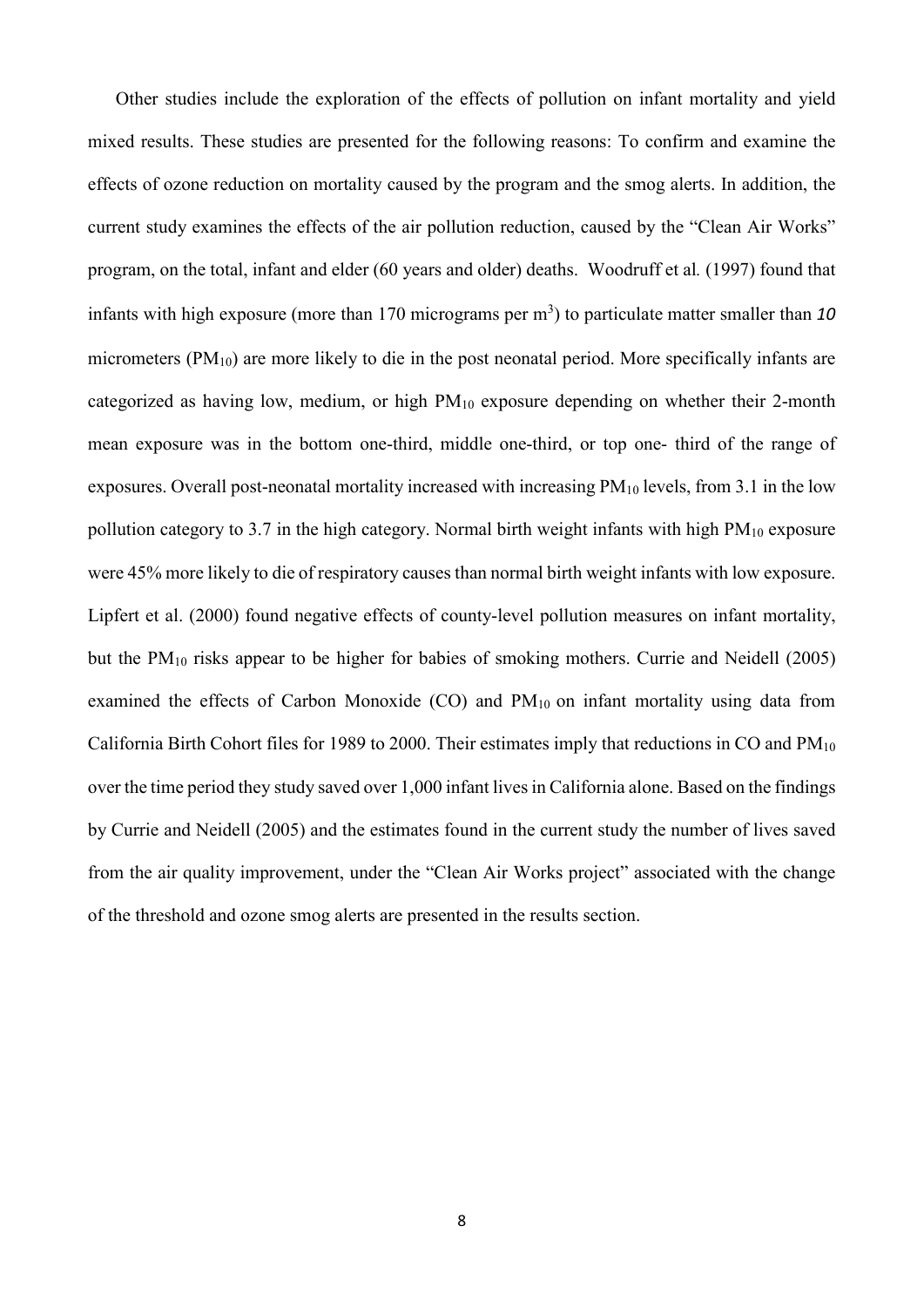## 3. Environmental Policy

#### 3.1 Smog Alert and Ozone Forecasts

Air quality forecasts are provided by the EPA, which sets the National Ambient Air Quality Standards (NAAQS). The forecasts are published one day before by Division Air Quality ozone forecast Centre. This Air Quality Index ranges from 0 to 500 ppb and is categorized into the following: 0–50, good; 51–100, moderate; 101–150, unhealthy for sensitive groups;  $151-200$ , unhealthy;  $201-$ 300, very unhealthy; and 301–500, hazardous (Environmental Protection Agency, 2008). From 1997 the national standard was set up at 80 ppb, corresponding to 111 on the revised AQI scale. In 2008 this standard was reduced to 75 ppb, corresponding to 100 on the revised AQI. EPA revised the threshold level to provide increased protection for children and other "at risk" populations against an array of ground-level ozone related adverse health effects that range from decreased lung function and increased respiratory symptoms to serious indicators of respiratory morbidity including emergency department visits and hospital admissions for respiratory causes (Environmental Protection Agency, 2008).

An initial idea of the magnitude on ozone concentration levels, by reducing the threshold by 5 ppb, would be a similar reduction on the ozone levels. This is initially confirmed by the data. More specifically, the average ozone concentration levels are 54 and 49 ppb before and after the change in threshold respectively, for both control and treatment group examined in this study. Secondly, the new air quality standards defined by the change of the warning threshold imply stricter and tighter regulations associated with fee penalties for violation of these standards. Thus, the local governments of the counties are responsible to take additional measures and policies to improve the air quality and avoid these costs from the fee penalties.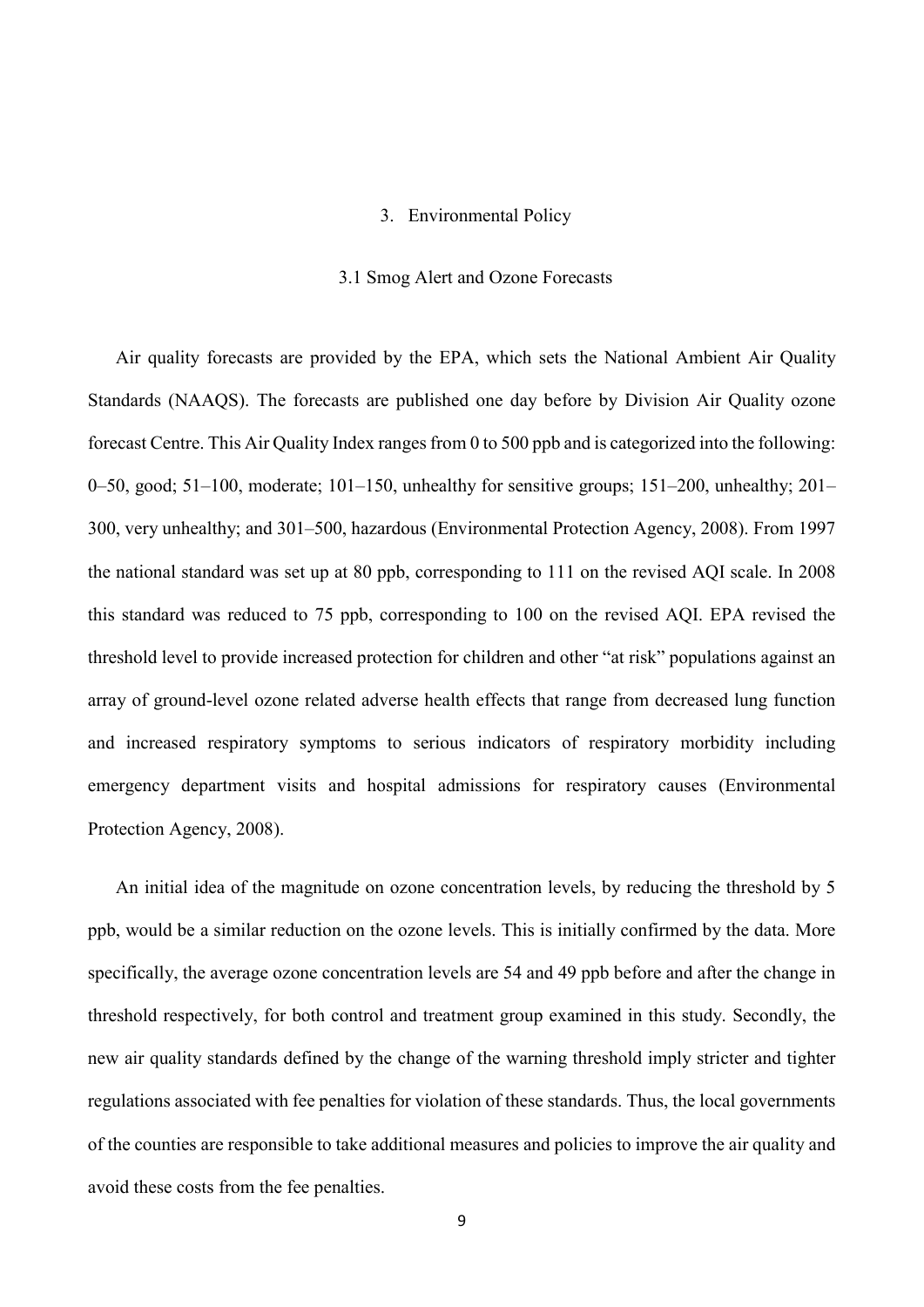The air Awareness Program has been established in North Carolina in 1997. In particular, Air Awareness Program is a public outreach and education program of the North Carolina Division of Air Quality (DAQ). U.S. Environmental Protection Agency (EPA) has designated the DAQ as the lead agency for enforcing federal laws and regulations dealing with air pollution in North Carolina. The goal of the program is to reduce air pollution though voluntary actions by individuals and organizations.

Ozone forecast is published and distributed through local media (television, radio, and newspaper) to public. The ozone forecast gives the public important information about the next day's air quality in their area and how their health may be affected. The forecast is also displayed on the NCDAQ (North Carolina Division of Air Quality) web page. The ozone forecasts are expressed in the air quality index described before, defining various levels of ozone concentrations, as healthy and moderate to unhealthy. A smog alert is issued in the case where the forecast passes the threshold 80 ppb and 75 ppb for periods 2000-2007 and 2008-2010 respectively. In that case the North Carolina Air Awareness Program utilizes a wide range of web and media outlets to broadcast the message to the general public. These include state-wide radio messages covering open burning, clean air tips, and much more. Through both local coordinators and state representatives, the program regularly exhibits at health, environmental, and state fairs and festivals. Public information is distributed through the program website, which is available at NCDAQ web page or the individuals can call the toll-free air quality hotline. Information may also be obtained by sending enquiries to specific email address.

# 3.2 Clean Air Works Program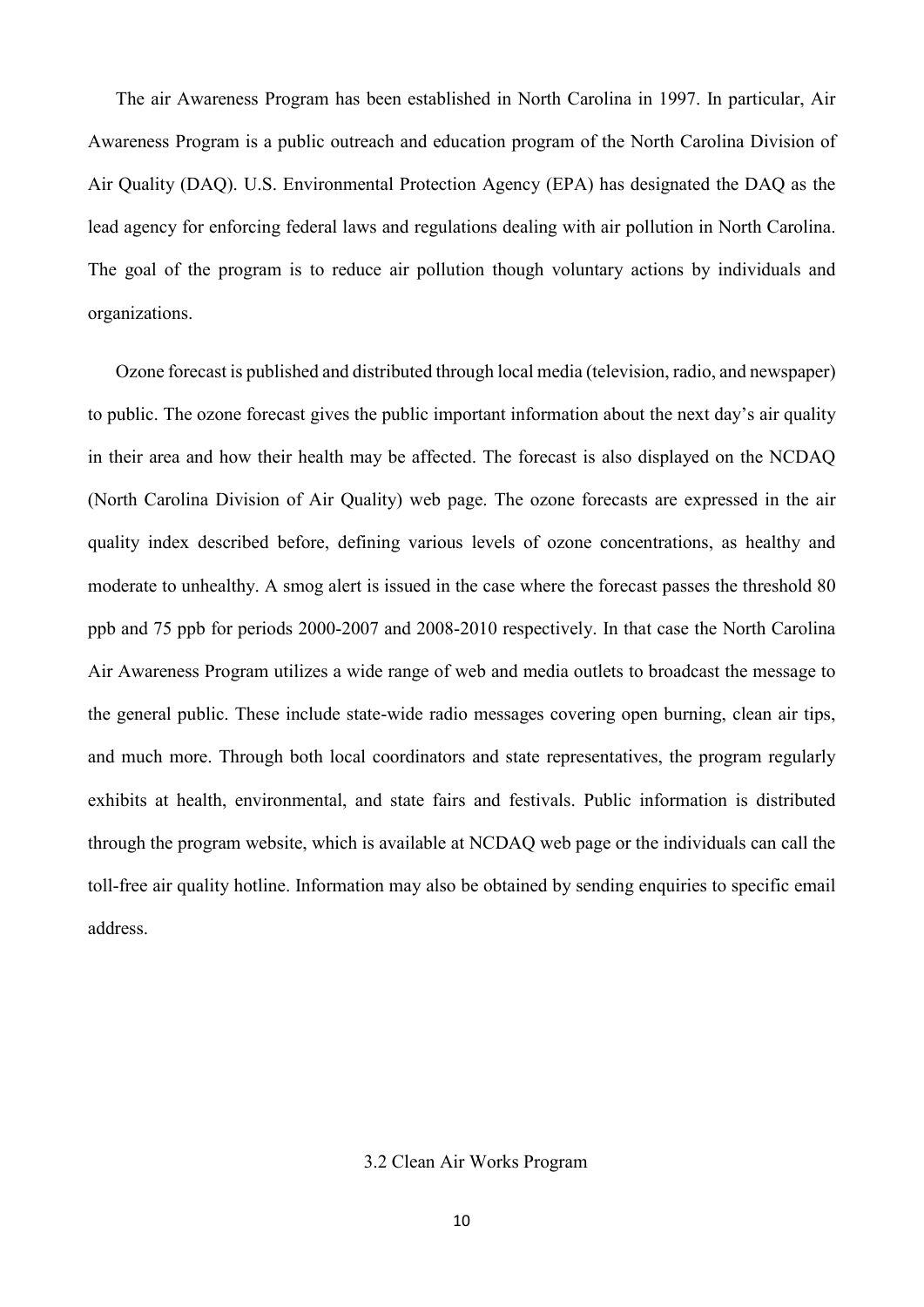"Clean Air Works" program launched in March of 2006 with the primary purpose of testing what organizational approach and implementation elements and methods will produce quantifiable reductions in ozone-forming pollutants above those obtained through efforts before its implementation. Air pollution reductions were obtained from mobile, non-road mobile and operational sources through promotion of alternate modes of transportation, such as carpooling, vanpooling, telecommuting, riding transit, walking and biking. Moreover air quality improvement have been derived from changes in business operations e.g. cleaner fleets, delaying or postponing high-emission activities, such as construction work, lawn maintenance. In the beginning of the program around 90 largest companies secured participation in the program representing a minimum of 120,000 employees. The number of companies and partners has been increased at 118 in 2010. The incentives and practises of the program include trip reduction strategies, such as vanpool and public transit financial incentives, educational programs to employers and employees. Other incentives include alternative scheduling, such as flextime, where an employee can schedule arrival and departure times within an eight-hour day to best suit personal schedules on a daily basis, as well as, compressed work weeks, whereby an employee works more hours per day, but fewer days per week. Other incentives and practices include the postponing of high-emission activities in manufacturing, wherever possible, during the ozone warning days.

# **4. Methodology**

#### 4.1 Quadruple Differences-in-Differences Model

The ozone forecasts started with the Clean Air Act in 1997. None of the areas were considered as non-attainment based on ozone standards and the threshold of 84 ppb, which was applied before 1997. More precisely, the Clean Air Act and Amendments of 1990 defines a "non-attainment area" as a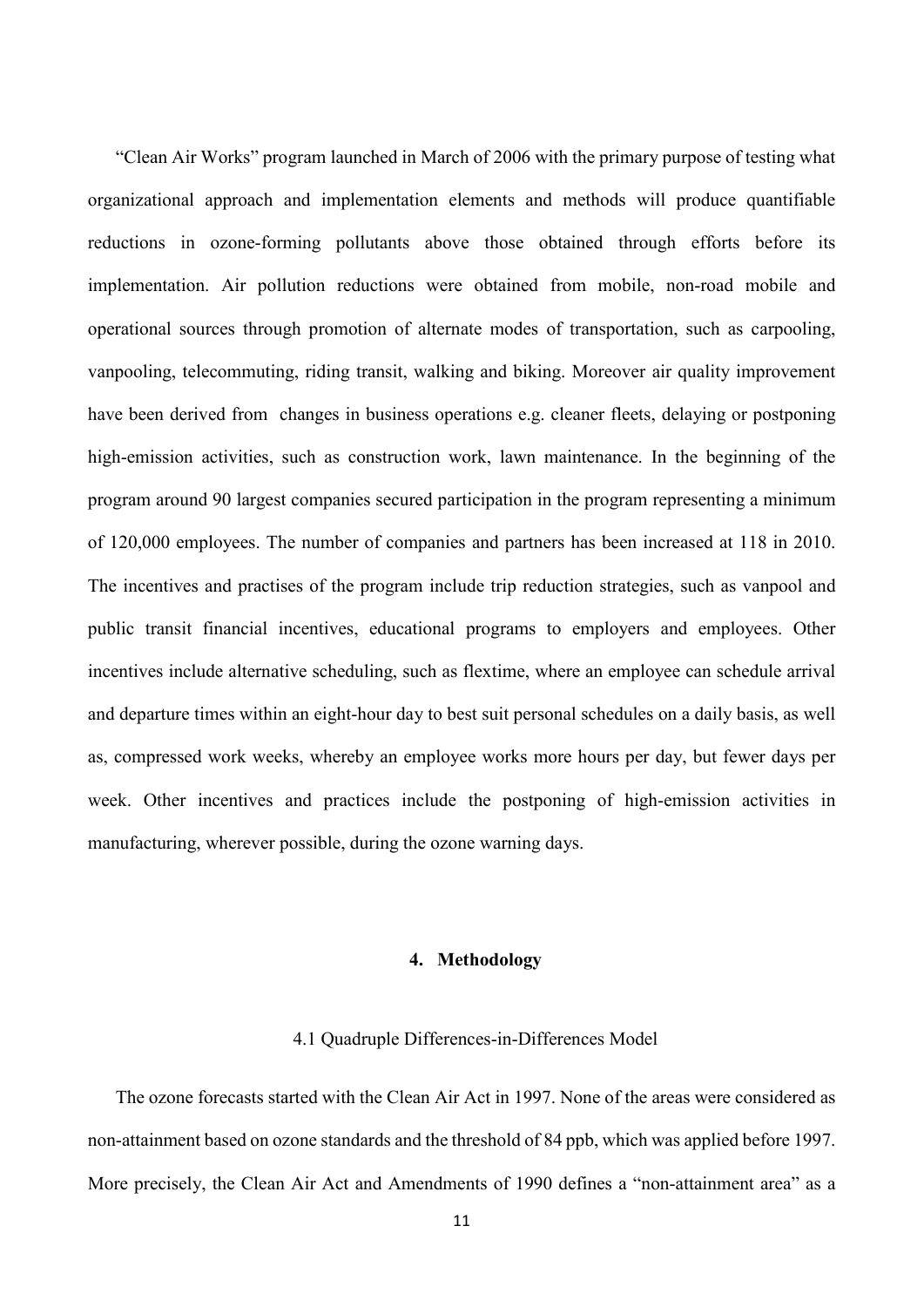locality where ozone levels persistently exceed National Ambient Air Quality Standards, which standards have been presented in section 3.1. However, based on the ozone standard and the threshold of 80 ppb introduced in 1997, 11 areas encompassing over 30 counties are designated non-attainment; i.e. they do not satisfy the clean air regulations (Map 1). Grey zones in Map 1 represent the regions with ozone forecasts.

The counties treated are Lincoln, Mecklenburg, Rowan and Union in Charlotte Area, while the counties used as control group are the following: Forsyth, Caswell, Rockingham, Davie and Guilford Counties in Triad area, Raleigh County in Triangle area, Cumberland County in Fayeteville area, Buncombe County in Asheville area, Alexander and Caldwell Counties in Hickory area. One of the reasons for choosing the treated and non-treated counties is that all of them are considered as "nonattainment areas". Additionally, these counties share common demographic and economic characteristics. In table 1 the control and treated counties and the area they belong are presented, while in table 2 the date of the events is reported. As it is shown in table 2 EPA established the ozone standard and warning threshold at 80 ppb in 1<sup>st</sup> July of 1997. In 1<sup>st</sup> March, 2006 the "Clean Air Works" program has started to be implemented. In 27<sup>th</sup> May of 2008 the change of warning threshold from 80 ppb to 75 ppb, established by EPA, took effect.

Then a simple set-up of DID is presented in order to show the main ideas and problems of this strategy. The treatment variable, denoted by *treat* in the case examined, is binary, taking value 1 for the treatment group and 0 for the control. There are measurements of the various variables in two time periods, denoted here as *program*. *Program* zero indicates a time period before the treatment (pre-treatment period) and *program* one indicates a time period after the treatment took place (posttreatment period). Assuming that the treatment happens between the two periods means that every member of the population is untreated in the pre-treatment period. Thus the main point of interest is to discover the mean effect of switching *treat* from zero to one on some outcome variables, which is ozone levels in the study examined.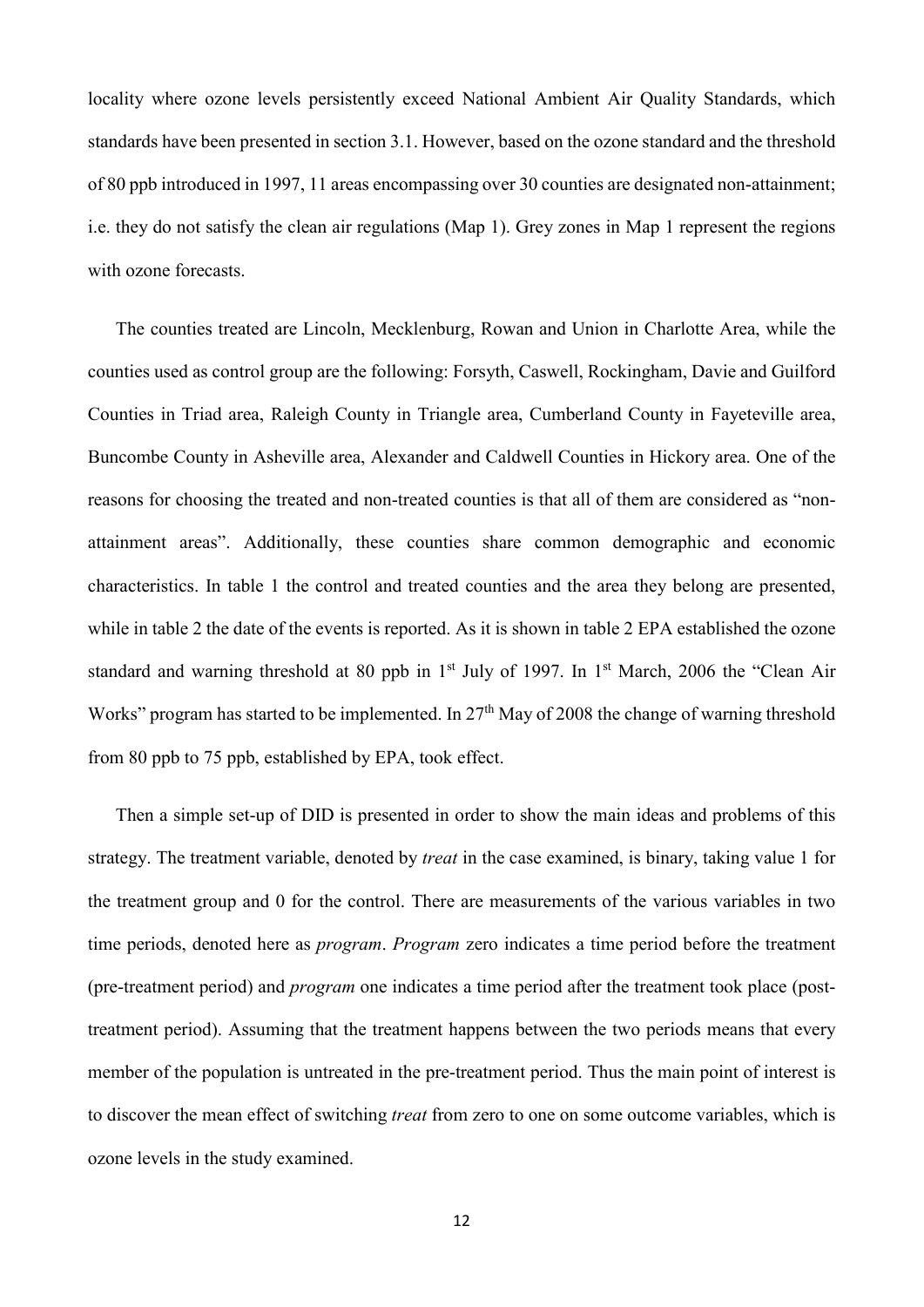The model examined in this study is a quadruple DDDD. Difference-in-differences analysis controls for any omitted factors that influence ozone concentration levels differently for the treatment and control groups and that are constant across time. The important benefit of the quadruple differences analysis is that, in addition to controlling for those factors, it will also remove any omitted factors that influence ozone levels differently across time for counties in the treatment and control groups. The key variable in a DID strategy is frequently the outcome of interest in a period before the treatment took place. Thus, DID is appropriate in this study which allows us to evaluate the impact of the "Clean Air Works" program associated additionally with smog alerts and the change of the ozone warning threshold. The DDDD regression has the following form:

$$
ozone_{i,j,k,t} = \beta_1 treat_{i,j,k,t} + \beta_2 program_{i,j,k,t} + \beta_3 warning_{i,j,k,t} + \beta_4 threshold_{i,j,k,t} +
$$
\n
$$
\beta_5 treat_{i,j,k,t} * program_{i,j,k,t} + \beta_6 treat_{i,j,k,t} * warning_{i,j,k,t} + \beta_7 treat_{i,j,k,t} * threshold_{i,j,k,t} +
$$
\n
$$
\beta_8 program_{i,j,k,t} * warning_{i,j,k,t} + \beta_9 program_{i,j,k,t} * threshold_{i,j,k,t} +
$$
\n
$$
\beta_{10} warning_{i,j,k,t} * threshold_{i,j,k,t} + \beta_{11} treat_{i,j,k,t} * program_{i,j,k,t} * warning_{i,j,k,t} +
$$
\n
$$
\beta_{12} treat_{i,j,k,t} * program_{i,j,k,t} * threshold_{i,j,k,t} + \beta_{13} program_{i,j,k,t} * warning_{i,j,k,t} * threshold_{i,j,k,t} +
$$
\n
$$
\beta_{14} treat_{i,j,k,t} * program_{i,j,k,t} * warning_{i,j,k,t} * threshold_{i,j,k,t} + W_{i,j,t} + \mu_i + l_j + z_k + \theta_t + \varepsilon_{i,j,k,t}
$$

The dependent variable *ozone* stands for actual ozone levels in air monitoring station *i*, located in county *j*, in forecasting zone-region *k* and in time *t*. *Treat* denotes whether the counties belong to the *treatment* or control group, *program* takes value 1 since the "Clean Air Works" has been implemented on 1st March of 2006 and after and 0 otherwise. *Warning* is a dummy variable taking value 1 whether there is a smog alert and 0 otherwise, while *threshold* denotes the change of smog alert threshold from 80 ppb to 75 ppb and takes value 1 for  $27<sup>th</sup>$  May of 2008 and after and 0 otherwise. The model controls for the day of the week, month, year, counties, ozone regions and weather conditions  $(W_{i,i,t})$ , such as temperature, wind speed, wind direction and solar radiation. Set  $(\mu_i)$  denotes the monitoring station-fixed effects, (*lj*) is a set of county fixed effects, (*zk*) expresses the ozone forecasting zonesregions fixed effects and  $\theta_t$  is a set of time-fixed effects. Finally,  $\varepsilon_{i,j,k,t}$  expresses the error term. Clustered ozone monitoring sites are considered for robust standard errors. The model controls for time-invariant country which can determine the ozone level in the absence of the treatment. In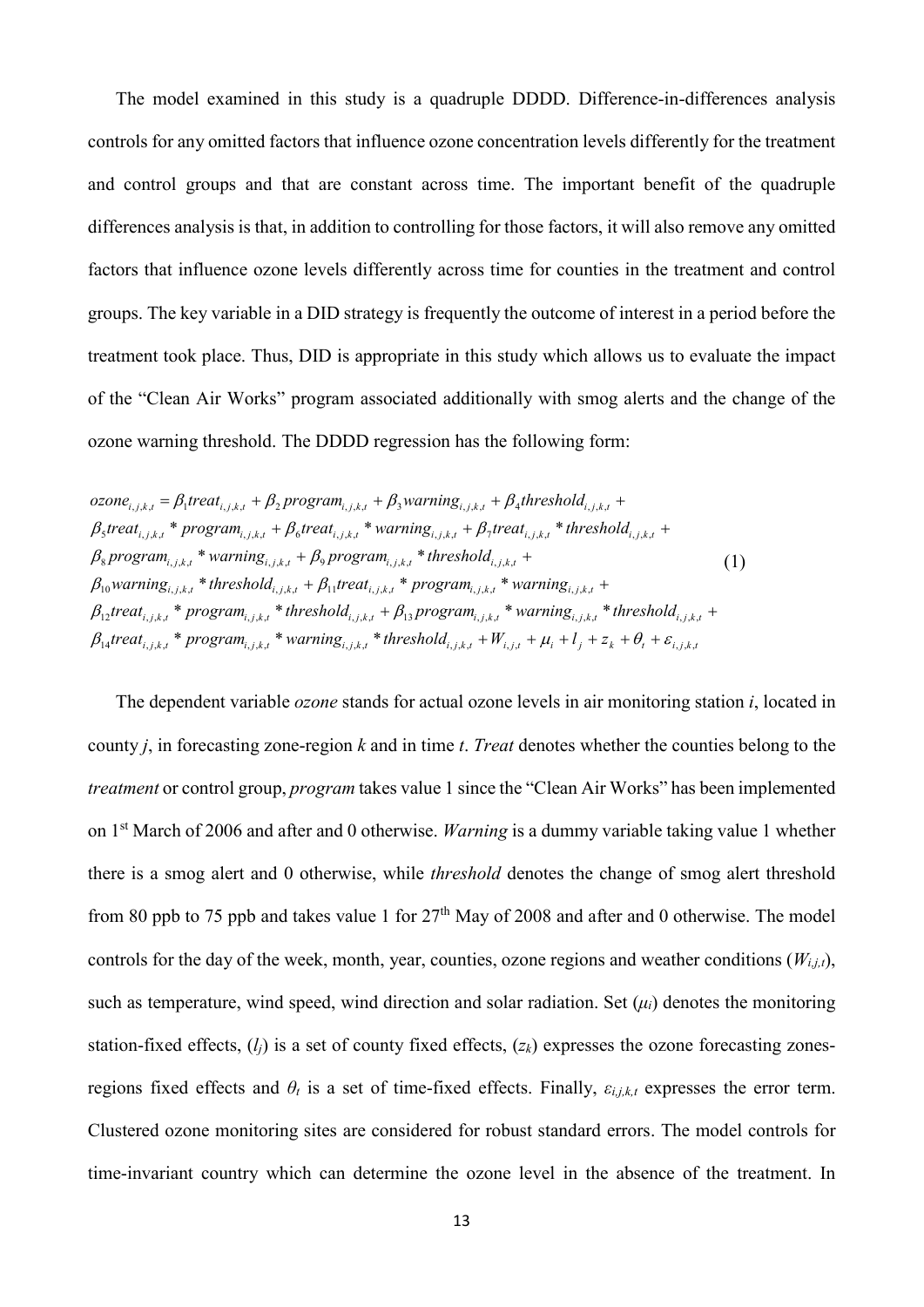addition, regression (1) control for year effect which is common among counties, which captures common shocks as the Great Recession, which caused by the housing bubble in August of 2007 and its effects became apparent in the beginning of 2008.

The interaction term *treat\*program* is the diff-in-diff (DD) estimator which shows the effectiveness of the "Clean Air Works" project, while the interaction term, *treat\*program\*warning*  is the DDD estimator which shows whether the smog alerts are more effective, on ozone levels reduction, under the "Clean Air Works" program. Finally, the interaction term *treat\*program\*warning\*threshold* is the DDDD estimator which establishes the effectiveness of the smog alert threshold change in 2008 at 75 ppb. Therefore using the quadruple DDDD it becomes feasible to examine various effects.

### 4.2 Test of the Quadruple DDDD Model Validity

In this section the methodology followed for testing the validity of the DID model is discussed. Then in the results section the robustness checks are presented. More specifically, the key assumption for any DID strategy, the so-called "Common" or "Parallel" Trend Assumption. This assumption states that the differences in the expected potential non-treatment outcomes (ozone levels) over time are unrelated to belonging to the treated or control group in the post-treatment period. It implies that if the treated had not been subjected to the treatment, both treatment and control groups would have experienced the same time trends. Moreover, DID controls for other factors affecting outcome in both groups around the same time, such as the great recession which affected both groups and it is not a local effect.

Regarding the DDD, the assumption is that in absence of the treatment, the average difference in ozone levels for the treatment group between the smog alert and non-smog alert days is the same as the average difference in the ozone levels for the control between the smog alert and non-smog alert days. Thus, the triple DDD assumes that a common trend is thought to exist across the smog alert days and non-smog alert days in the two groups. In a similar fashion the quadruple DDDD is defined,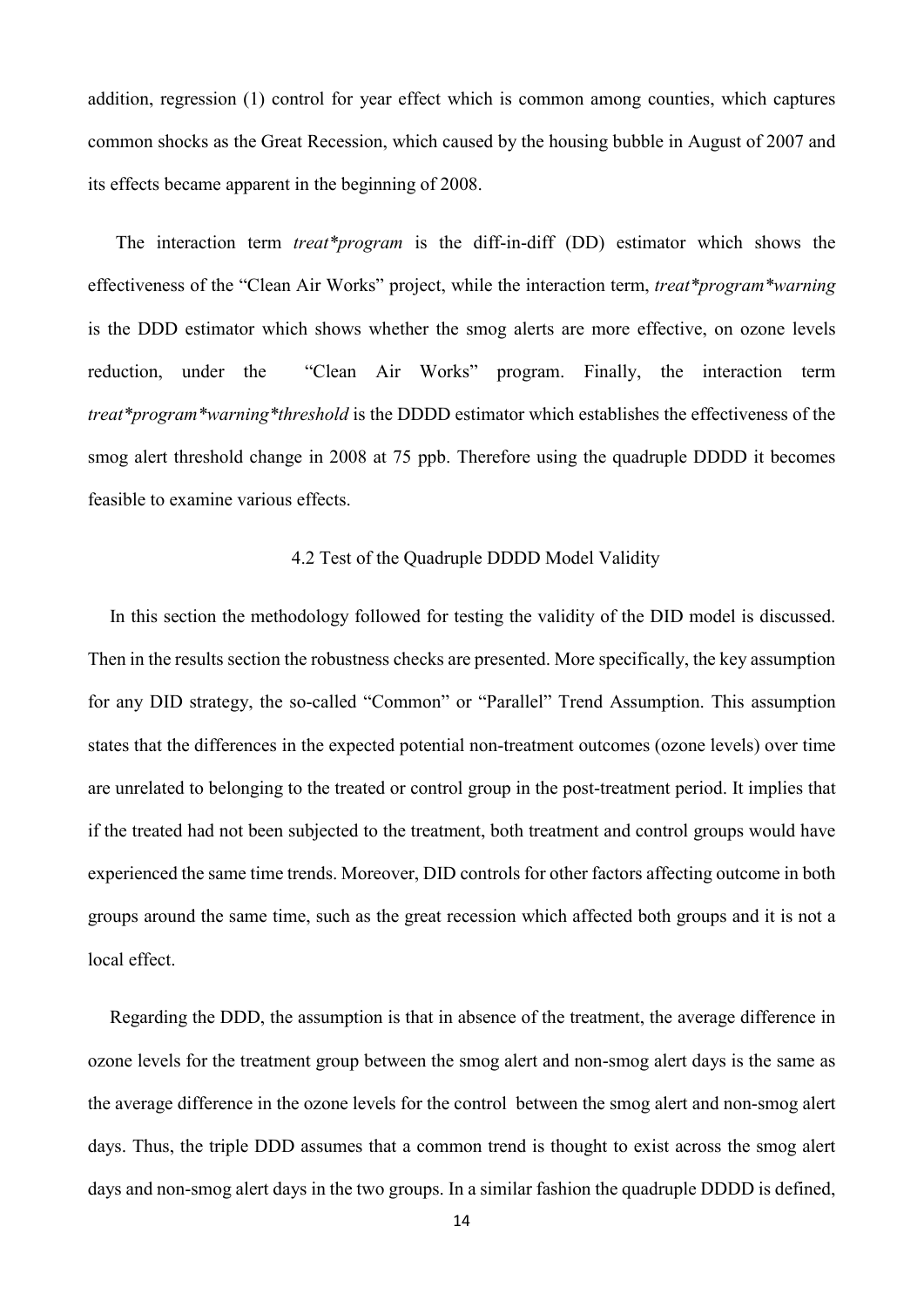which is the difference between the triple DDD for treatment and control groups, considering additionally the change in the ozone warning threshold.

In order to test the parallel or common trend assumption is to place placebo dummies before the treatment. If the effect captured by the "Clean Air Works" program were not causal, we would expect the coefficient on years prior to the program implementation to be as large and significant as that in which the program occurs. More precisely, the DID is estimated assuming that the "Clean Air Works" project took place before 2006. In particular, we assume that the policy took place in 2004 instead of 2006 and the basic DD model is estimated using data from 2000-2005:

$$
ozone_{i,j,k,t} = \beta_1 treat_{i,j,k,t} + \beta_2 program_{i,j,k,t} + \beta_3 treat_{i,j,k,t} * program_{i,j,k,t} + W_{i,j,t} + \mu_i + l_j + z_k + \theta_t + \varepsilon_{i,j,k,t}
$$
\n
$$
(2)
$$

The reason why in model (2) only the double DID is examined is because the only difference between the control and treated group is the implementation of the "Clean Air Works" program. On the other hand the smog alert advisory program and the change of threshold are applied in both groups. Thus, it is only necessary to test the validity of the double DID, which refers to the effectiveness of the "Clean Air Works" program examined and which differentiates the treatment and control groups. Moreover, the results remain robust whether the placebo test is applied in other years instead of 2004.

The second test of the DID validity is to include a set of lags and leads into the basic DID model (2) in order to examine the dynamics of the program and to test whether the leads and lags of the treatment are significant or not. Including leads into the DID model is a way to analyse pre-trends, while lags can be included in order to analyse whether the treatment effect changes over time after the implementation of the "Clean Air Works" program. Regression (2) is written as:

$$
ozone_{i,j,k,t} = \beta_1 treat_{i,j,k,t} + \beta_2 program_{i,j,k,t} + \sum_{p=0}^{m} \beta_{-p} D_{i,j,k,t-p} + \sum_{p=1}^{q} \beta_{-p} D_{i,j,k,t+p} + W_{i,j,t} + \mu_i + l_j + z_k + \theta_t + \varepsilon_{i,j,k,t}
$$
\n(3)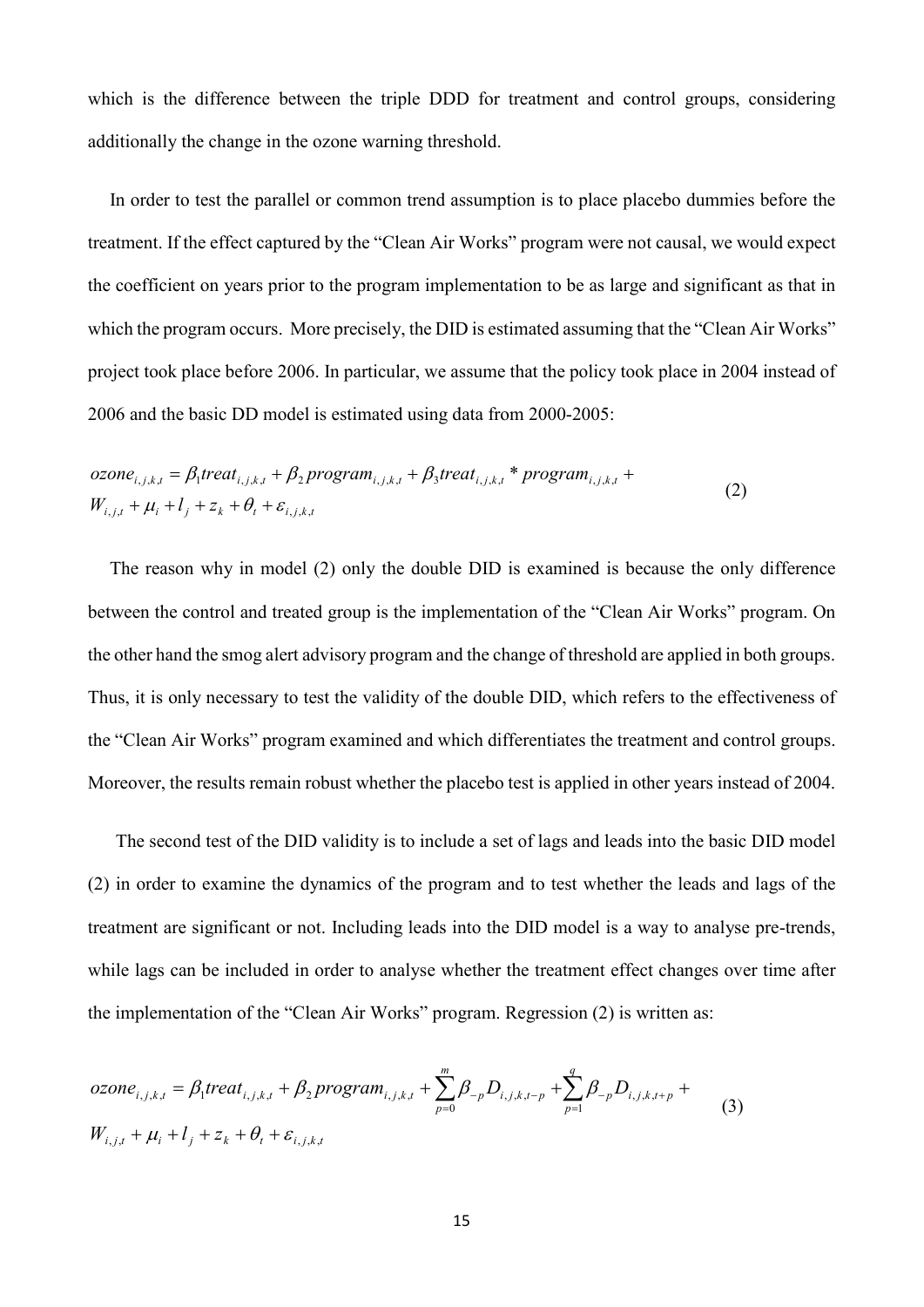Regression (3) is testing for causality in the framework of Granger (1969) and *Di,j,k,t* is defined as the interaction term *treat\*program* defined in regressions (1) and (2). More specifically, Granger causality test is a check on whether past  $D_{i,j,k,t}$  predicts the ozone while future  $D_{i,j,k,t}$  does not, conditional on county and year effects. The sums on the right hand side of equation (3) allow for *m* lags, (*β-1, β-2,.....,β-m*) defining the post-treatment effects and *q* leads ((*β+1, β+2,.....,β+q*) defining the anticipatory effects (Angrist and Pischke, 2008). In addition, the lagged variables are of substantive interest, because the causal effects might grow, fade or remain stable through time.

#### **5. Data**

The data for forecasting ozone concentrations have been retrieved from the North Carolina Department of Environment and Natural Resources (http://daq.state.nc.us). Ozone forecasts are made daily during the ozone forecast season, from May  $1<sup>st</sup>$  through September  $30<sup>th</sup>$ , by meteorologists who use a set of criteria from historic meteorological data, ozone measurements, and ozone prediction models to make these predictions. When they forecast an Ozone Action Day, the North Carolina Division of Air Quality contacts officials in the affected area notify local media, government, business, and industry. The actual ozone concentrations are measured at county level, while the ozone forecasts are assigned on regions – group of counties. More specifically the regions are defined as in map 1, which are the Asheville, Hickory, Triad, Triangle, Charlotte, Rocky Mount and Fayetteville.

The meteorological data have been kindly provided by the State Climate Office of North Carolina (www.nc-climate.ncsu.edu). The weather data used in the estimates are the average daily temperature, wind speed, wind direction and solar radiation. A negative association between wind speed and actual ozone levels is expected, while a positive relationship between temperature, solar radiation and observed ozone concentrations is anticipated. The data are based on daily frequency and the period examined is 2000-2010 and during the ozone forecast period which is between months May-September.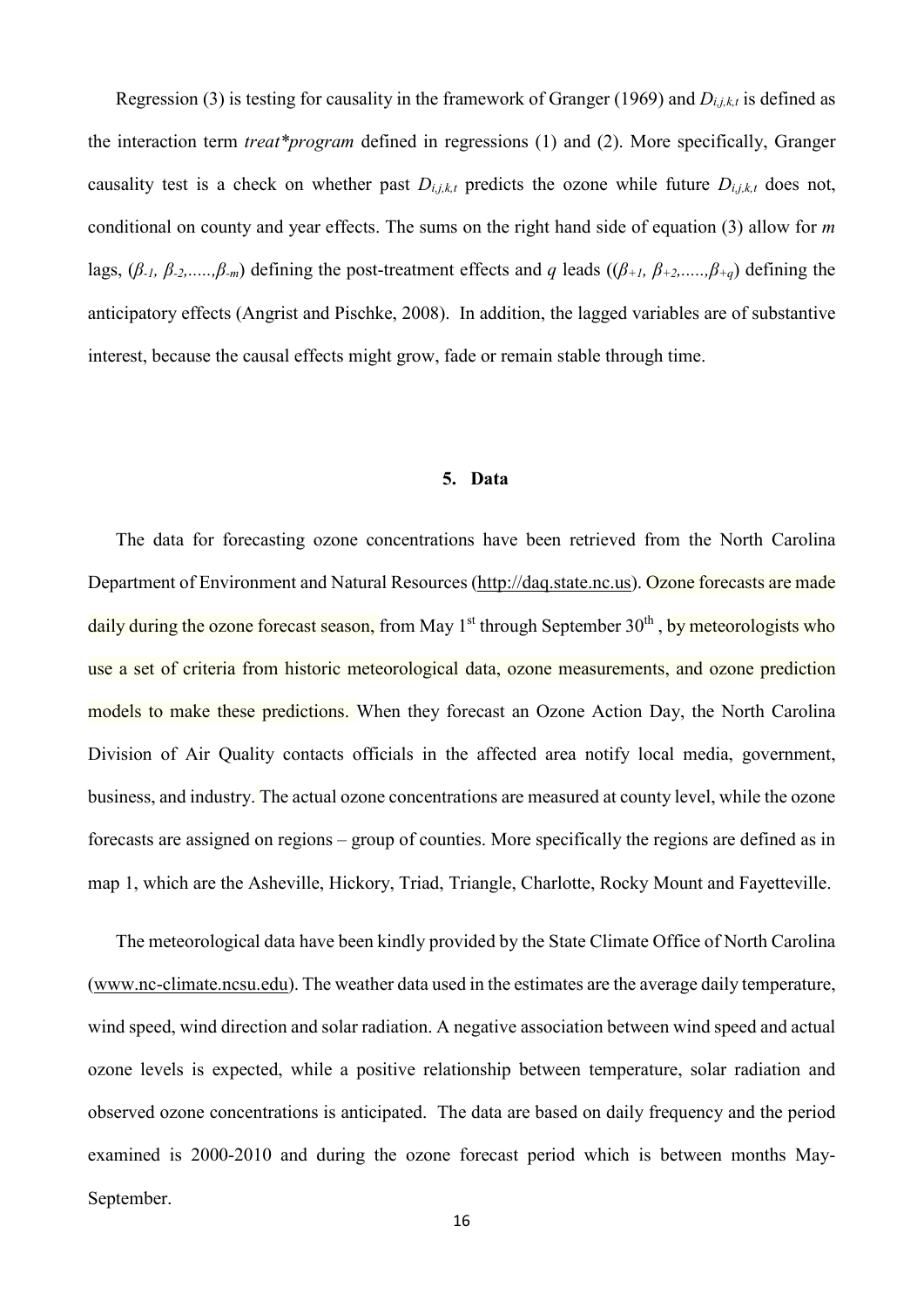In table 3 the summary statistics for actual ozone concentrations are reported, while in table 4 the exceedance days over periods 2000-2005 (before Clean Air Works program implementation), 2006- 2007 (when Clean Air Works program is implemented and before the change in threshold) and 2008- 2010 (when the threshold is set up at 75 ppb). Exceedance days are defined as the days where the actual ozone concentration levels are higher than the smog alert threshold. In the regression analysis the ozone concentration levels expressed in parts per billion are used. It can be observed that the number of exceedance days has been reduced, especially in Charlotte and Triangle areas. In addition, the number of exceedance days for the treatment and control group is provided in table 4. Based on tables 3 and 4 the conclusion is that the ozone levels have been reduced in the period 2008-2010. It should be noticed that the exceedance days, regarding the various areas reported in table 4, refer to counties, which are not included in the control and treatment groups.

In figure 1 the distribution of actual ozone concentration levels in parts per billion (ppb) over periods 2000-2007 and 2008-2010 is presented. Based on this figure a clear drop in ozone concentrations is observed, where the average ozone levels range around 55 ppb in the period 2000- 2007, while the average value becomes 51 ppb during the period 2008-2010. In figure 2 the average ozone levels and the number of the exceedance days for the treatment and control group over the period 2000-2010 are reported. More specifically, the black and grey lines represent the average ozone levels in the treatment and control group respectively. The black and grey dots represent the number of the exceedance days for the treatment and control group respectively. It is observed, that during the period 2000-2005, without the implementation of the "Clean Air "Works project the ozone levels are similar in both groups. Also the number of exceedance days is similar between the two groups. On the other hand, during the periods 2006-2010, with the implementation of the "Clean Air "Works project, there is an increase in the gap, regarding the average ozone levels and the exceedance days, which are lower in the treatment group. Generally, the graph also indicates that there was a reduction in the average ozone levels and in the number of the exceedance days during period 2008- 2010.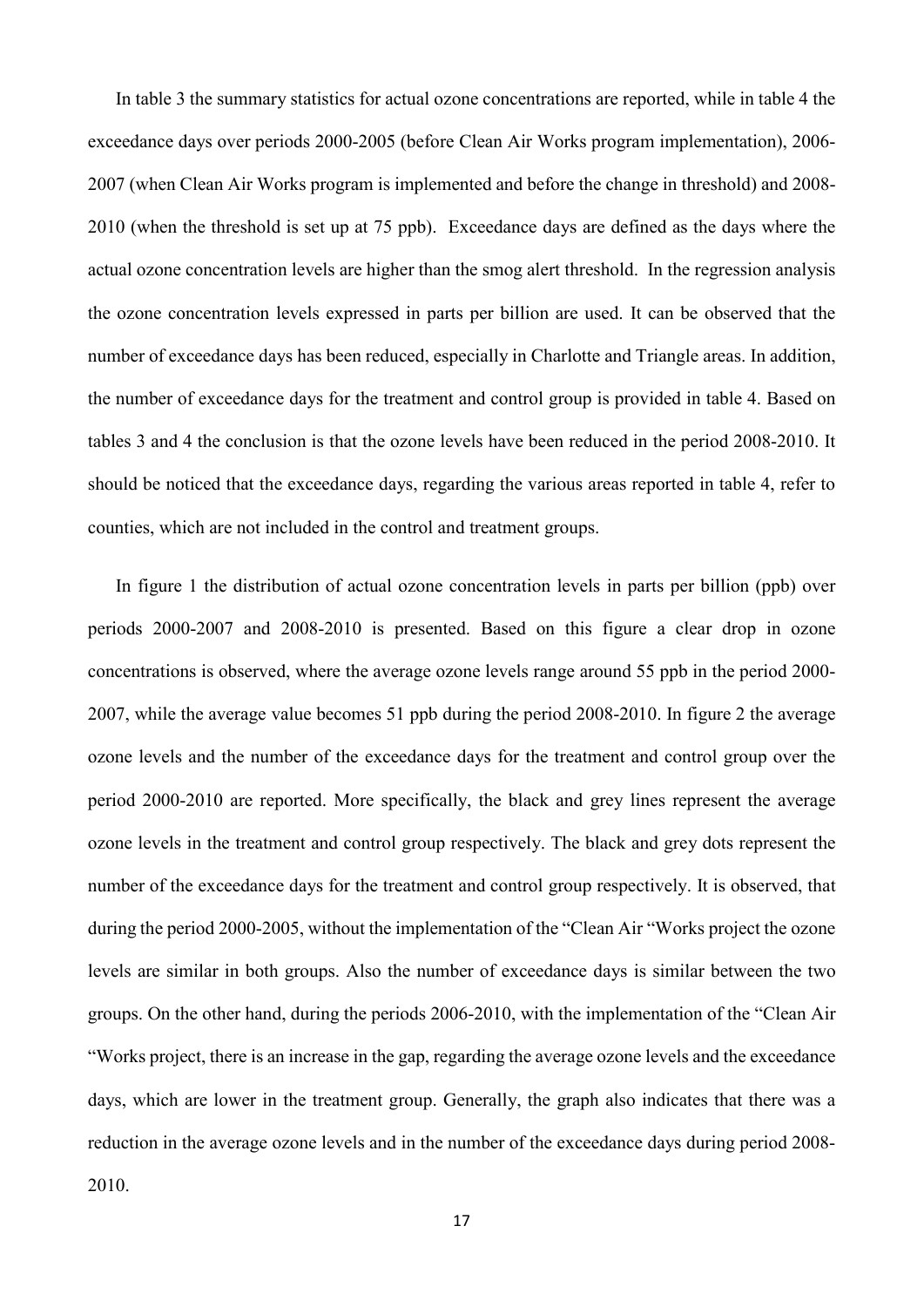#### **6. Empirical results**

In this section the quadruple DDDD estimates are presented. The purpose of applying the quadruple DDDD is to examine the effects of the "Clean Air Works" Project on ozone levels, to explore whether or not smog alerts are significant under the program regime and to establish the effects of the change in threshold by EPA from 80 ppb to 75 ppb.

In table 5 the DDDD estimates are reported. Based on these the ozone concentration levels are higher in the treatment group over the period 2000-2010. The average pollution in treatment group is 1.121 ppb higher than in the control group and it is statistically significant. Therefore, the average ozone level in treatment and control group is 53.00 (standard deviation: 16.559) and 51.88 (standard deviation: 15.552) ppb respectively. After the implementation of the program the average ozone level has been reduced by 2.445 ppb in both groups. The interaction term *treat\*program,* which is the DD estimator*,* is negative, significant and equal at -1.268. This indicates that the difference of the average ozone between the treatment and control group, has been reduced after the implementation of the Clean Air Works" program by 1.268 ppb. More specifically, the average ozone level in the treatment and control group before the "Clean Air Works" implementation was respectively 54.344 ppb (standard deviation: 17.244) and 52.250 ppb (standard deviation: 16.627). After the implementation of the program the average ozone levels were 51.936 (standard deviation: 14.476) and 51.110 (standard deviation: 13.951). Thus, the difference-in-difference –DD estimator- is the difference between 0.826 ppb (51.936-51.110) and 2.094 ppb (54.344-52.250) resulting to the estimate -1.268 (0.826-2.094). Therefore, based on the first main coefficient of interest, the DD estimator, the "Clean Air Works" is effective on improving air quality in the treatment group.

Regarding the 2008-2010 period, after the change in threshold, the average pollution level decreased by 3.352 ppb in both groups. Therefore, the average ozone level in the pre-period 2000-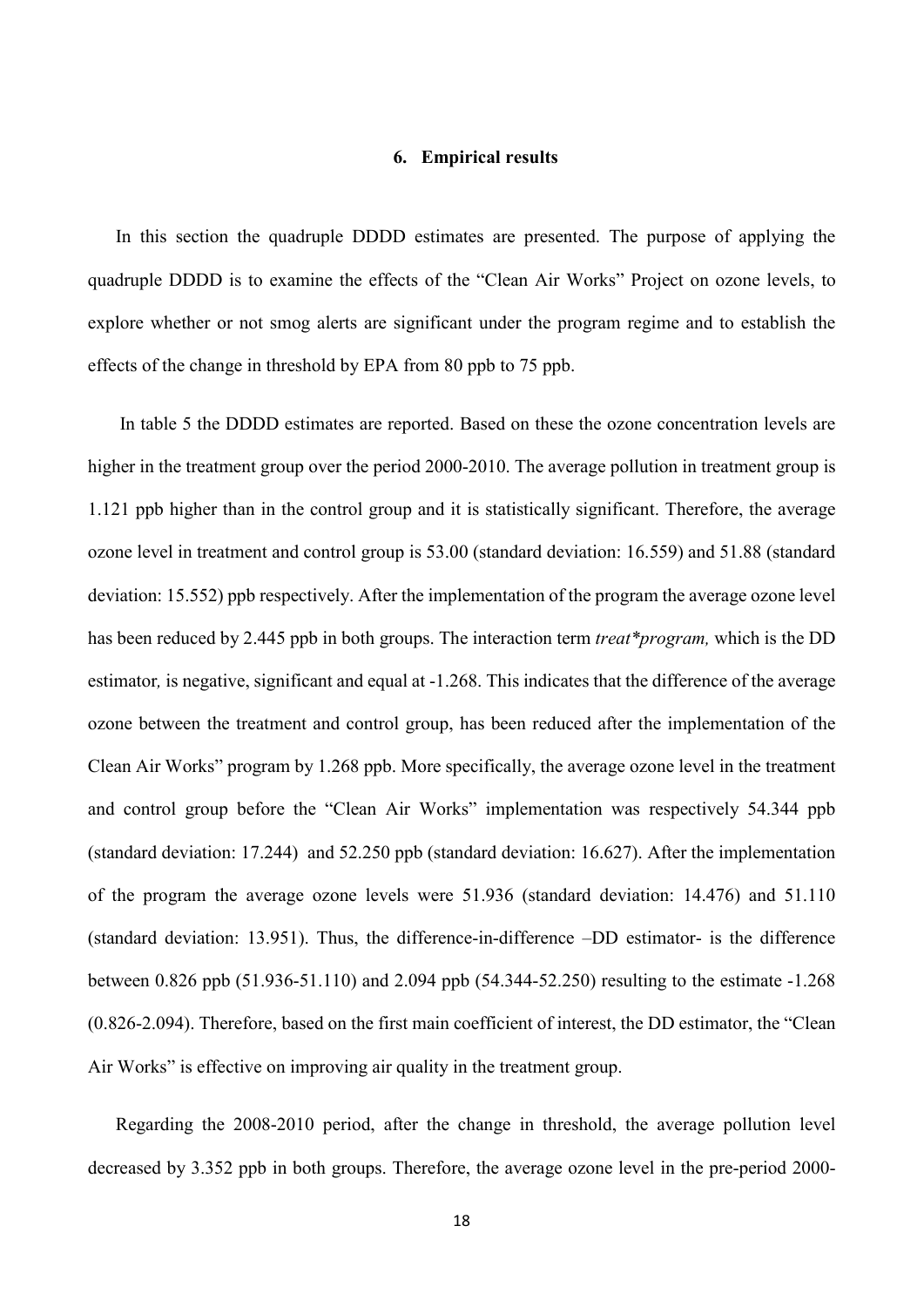2007 and post-period 2008-2010 is 54.35 (standard deviation: 15.642) and 50.98 (standard deviation: 13.286) ppb respectively. The coefficient of *warning* is positive and equal at 6.15, indicating that the average pollution level in both groups is 50.60 (standard deviation: 14.111) ppb in non-smog alert days, and 56.75 (standard deviation: 18.588) during the smog alert days. The interaction term *treat\*warning* shows when a smog alert is issued in the treatment group the ozone levels become lower by 0.855 ppb in comparison with the control group and during the period 2000-2010.

The second main coefficient of interest is the DDD estimator which is expressed by the interaction term *treat\*program\*warning* and it is equal at -1.833 ppb. This shows that the smog alerts are more effective under the program regarding air quality improvement reducing the difference of ozone levels between the two groups. Thus, the results so far support the effectiveness of the "Clean Air Works" project during the whole period of ozone forecast, while the effects are further increased when smog alerts are associated with the program, based on the DDD estimator.

The next interaction terms are *treat\*threshold*, *program\*threshold* and *warning\*threshold.* The first term shows that the difference of the average ozone levels between the treatment and control group have been reduced by 1.545 ppb after the change of the warning threshold. The term *program\*threshold* shows that the average ozone levels have been reduced when the "Clean Air Works" is associated with the change of threshold from 80 ppb to 75 ppb. Finally, after the change of the threshold when a smog alert is issued the average ozone levels are lower by 4.259 ppb. The interaction term *treat\*program\*threshold* is negative and significant indicating that the ozone levels have been reduced in the treatment group after the implementation of the "Clean Air Works" program and the change of the threshold.

The interaction term *treat\*warning\*threshold* is negative and significant equal at -2.124. In this case the difference of the ozone levels between the treatment and control group have been reduced after the change of the smog alert threshold at 75 ppb, which took place in 2008, and when a smog alert is issued. More specifically, before the change of the threshold the average ozone levels,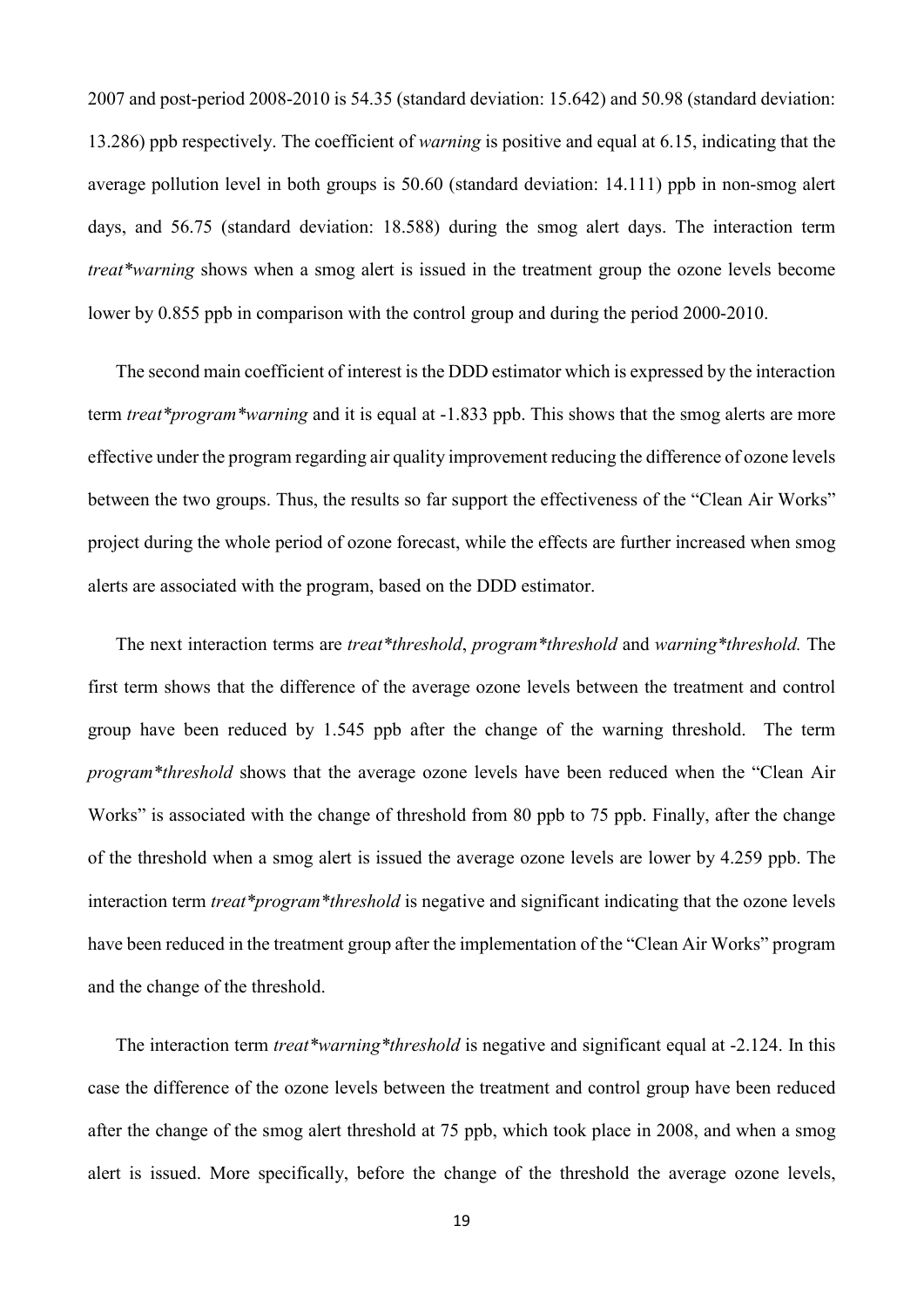considering only the days when a smog alert is issued, are 59.677 ppb (standard deviation: 14.808) and 56.375 ppb (standard deviation: 16.276) in the treatment and control group respectively. The respective values after the change in the threshold become 54.722 ppb (standard deviation: 12.383) and 53.545 ppb (standard deviation: 15.776).

Finally, the DDDD estimator which is expressed by the interaction term *Treat\* Program\*Warning\*Threshold* is negative and significant; equal at -1.493. In that case the air quality has been improved in the treatment group in comparison to control group after the implementation of the "Clean Air Works" project and the change of the threshold and when an ozone warning is issued. The DDDD estimator shows that the differences of the ozone levels between the two groups are reduced with the implementation of the program, the change of the threshold and when a smog alert is issued.

Next the robustness checks, discussed in the methodology part, are presented. In table 6 and panel A the robustness check using placebo dummies before the treatment are reported. It becomes clear that the parallel trend assumption is accepted because the DD estimator in panel A of table 6 expressed by the interaction term *treat\*program,* is statistically insignificant. This indicates that in the absence of the "Clean Air Works" program the treatment and control group would have the same average trend in ozone levels.

In panel B of table 6 the estimates of regression (3) are reported. More specifically, three estimates are presented, including lags and leads of order 1, 2 and 3. In all cases the leads of  $D_{i,j,k,t}$  are statistically insignificant supporting the robustness of our DID estimates. On the other hand, when the treatment is entered with lags is significant in all cases. In conclusions, the results show that the leads are insignificant indicating no evidence for anticipatory effects. Thus, the common trends assumption is accepted. On the contrary, the lags are significant and they show that the effect decreases the ozone levels during the first years of the treatment and the impact on ozone reduction remains significant in the years followed and it is slightly increased at -1.42 ppb. This small increase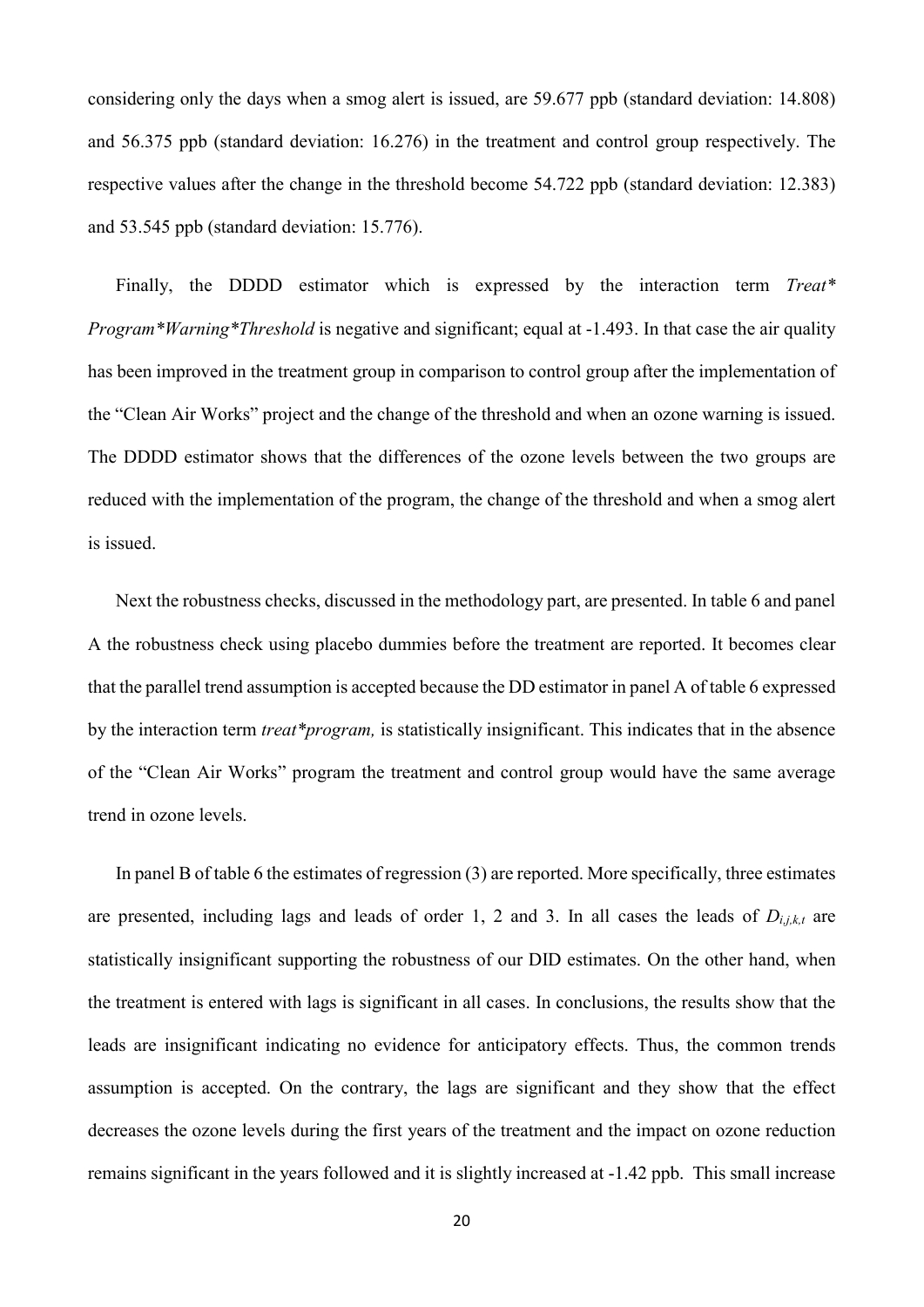can be due the fact that the number of "Clean Air Works" program partners has been increased during the period 2006-2010, from 90 to 120.

In figure 3 the DID estimates for the "Clean Air Works" program are presented. More specifically, the black line represents the treatment group without treatment (untreated), while the grey line represents the control group. The black dot-line represents the treatment group after the implementation of the program. The period is expressed in 3 different time lines. The first indicates the beginning of the sample used in this study which is 2000, while the second period indicates the period where the "Clean Air Works" program has been established on 1<sup>st</sup> March of 2006. Finally, period 3 indicates the establishment of the change of the ozone warning threshold, which took place on 27th May of 2008.

It becomes obvious that the trend before the treatment on the average ozone levels is the same between control and treatment groups. After the implementation of the "Clean Air Works" program the average ozone levels are reduced in a higher rate in the treated group than in the control group. Therefore, based on the robustness checks the common trend assumption is not violated indicating that the deviation of the trend of the observed outcomes (average ozone levels) of the treated from the trend of the observed outcomes of the control (untreated) group are directly attributed to the effect of the treatment as it is shown in the figure 3.

With the DDDD it is possible to examine different cases and differences between control and treatment group. One concluding remark of this study the "Clean Air Works" is effective on improving the air quality in the treatment group. Secondly, smog alerts have additionally significant effects on ozone reduction, when they are associated with the program examined in this study. Thirdly, the quadruple DDDD results show that reducing the threshold from 80 ppb to 75 ppb, a reduction in ozone levels is observed for both treatment and control groups. Moreover, the change of the threshold provides an additional reduction in ozone emission levels, when it is associated with a voluntary program, like "Clean Air Works".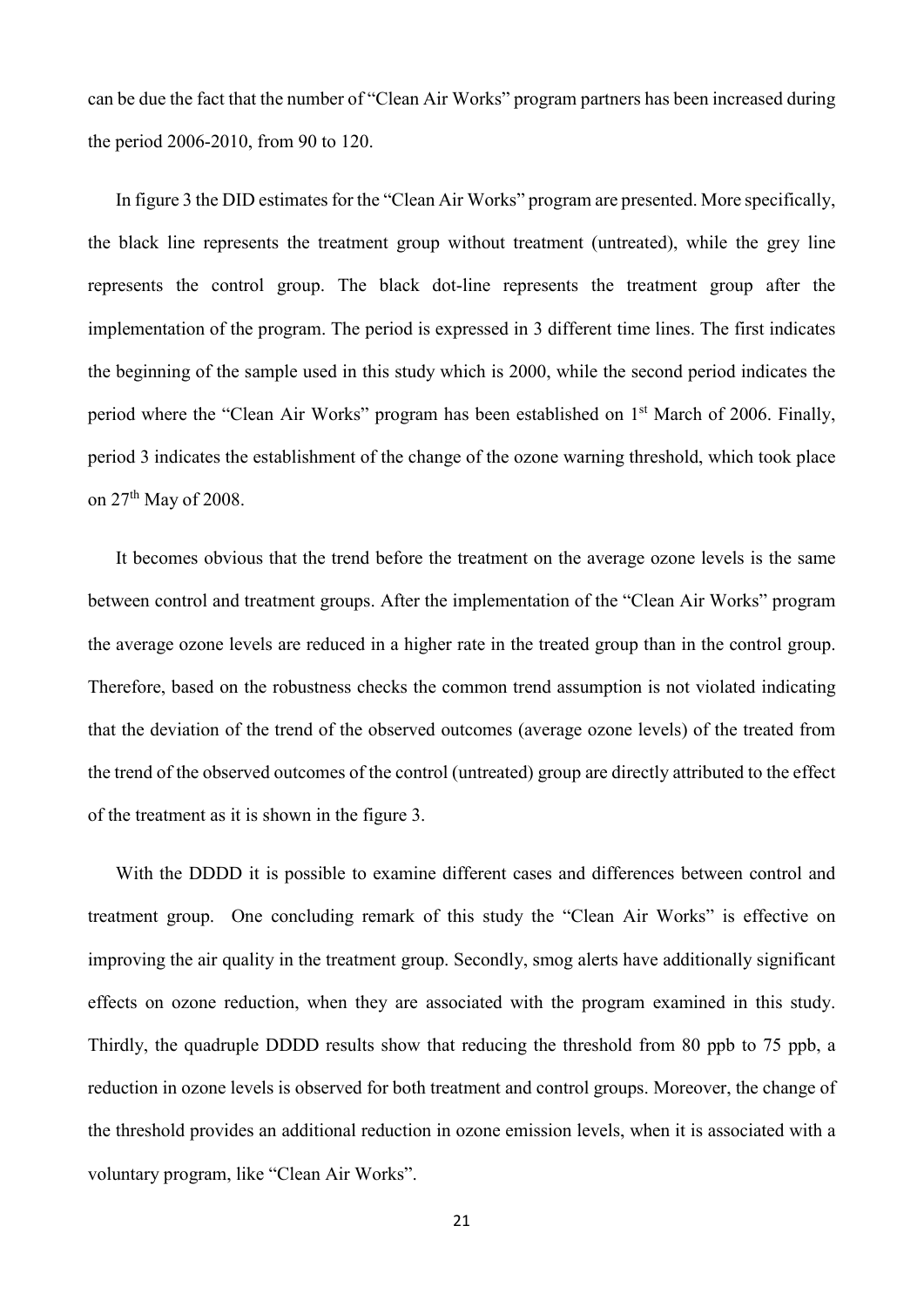Based on the previous estimates a rough estimate of the number of lives saved from the air quality improvement, under the "Clean Air Works project" associated with the change of the threshold and ozone smog alerts, is presented. Currie and Neidell (2005) find that a one-unit decrease in carbon monoxide (CO) saves 16.5 infant lives per 100,000 births and over 1,000 infants lives are saved from the air pollution reduction during the period 1989-2000, while Knittel et al. (2011) find that it saves 17 lives. Chay and Greenstone (2003a; 2003b) results suggest between 7-15 and 13-23 less deaths per unit decrease of PM10. The literature gives little guidance about when in pregnancy pollution is likely to be most harmful. Currie and Neidell (2005) used pollution measured in the first month of pregnancy, the last trimester of pregnancy and the first trimester of pregnancy. However, because these data are unavailable in this study and the exact time of pregnancy is unknown, pollution measured in trimester basis with one lag (Currie and Neidell, 2005). They find that when the last trimester is used rather than the last month of pregnancy, the air pollution effects are stronger. Similarly, the same interval is taken for the total death and the death rates for elder people.

The death statistics data from the North Carolina State Center of Health statistics are used. The total population during the period 2006-2010 in the treatment group was 1,366,373. Thus, regarding the total deaths, and based on the estimates of table 8 the lives saved by the clean air work program, over the period, are around 425. Respiratory diseases include asthma, bronchitis and pneumonia among others and it is well known that deaths resulted by those diseases are caused by air pollution.

Regarding the effects on infant lives and based on the number of births which was 98,591 during period 2006-2010 it is found that around 211 infant lives have been saved. Finally, the elder population was 33,133. Based on the estimates 38 lives are saved. The remaining deaths belong to the other age groups, including children, but also individuals who suffer from respiratory diseases, which is not possible to identify them based on the available data. Therefore, these estimates are not precise and they could be improved by considering daily and detailed hospitalization, episode statistics and death rates data including gender, race, education level, individual's habits like smoking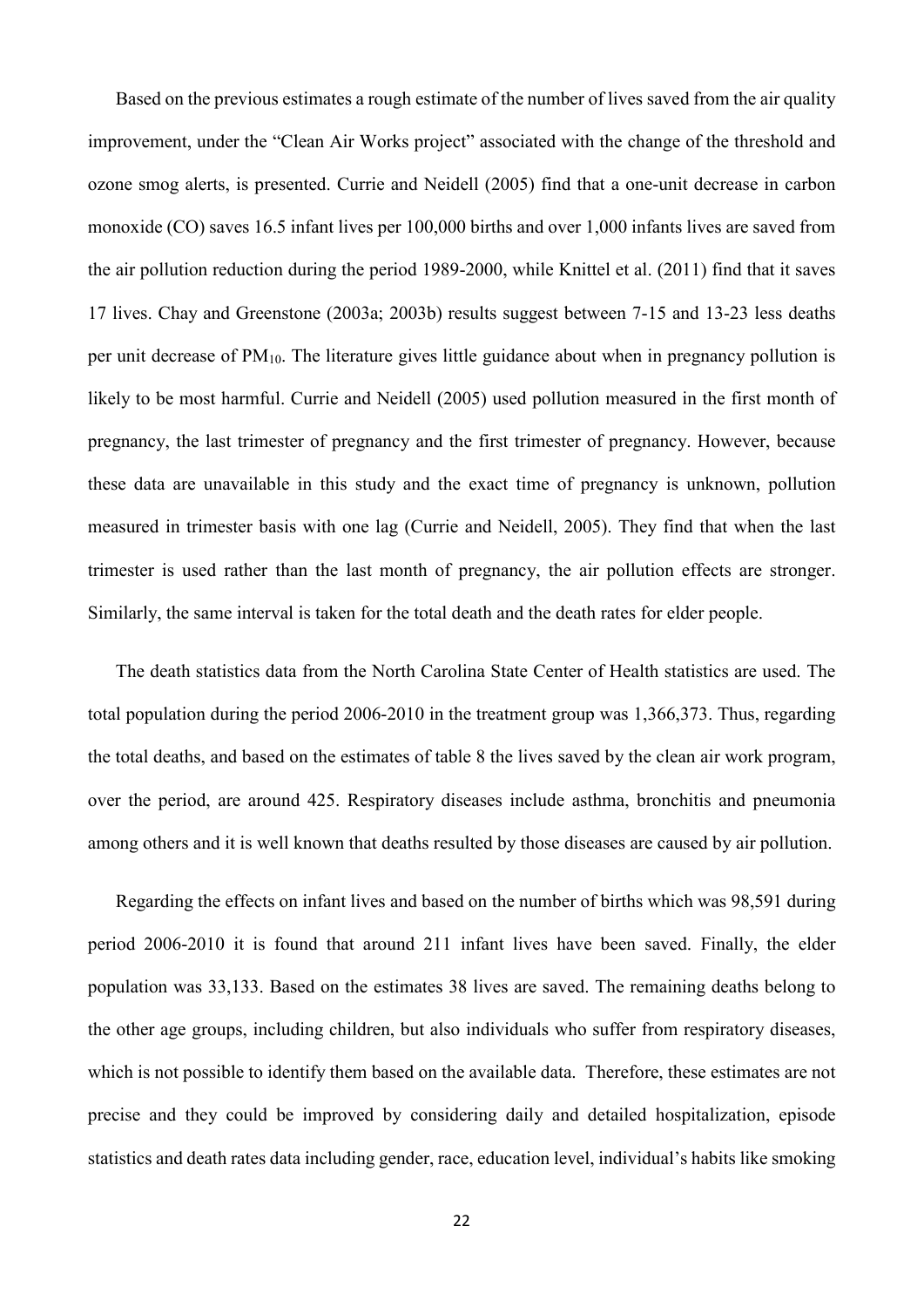and alcohol consumption, individual's zip code location and the distance between an air monitor, age and medical background history among others. In addition, as Currie and Neidell (2005) point out in their study and in other studies too, in this case examined as well, outdoor air quality is measured using a fixed monitor. Actual personal exposures are affected by the time the individual spends indoors and outdoors. Therefore one might expect, for example, that infants spend little time outdoors, so that outdoor air quality might not be relevant.

# **7. Conclusions**

This paper examined the effects of the "Clear Air Works" program implementation on the ozone concentration levels in Charlotte Area in North Carolina State. Moreover, using a DDDD model the effects of the smog alerts under this program additionally associated with the change of the ozone warning threshold from 80 ppb to 75 ppb have been examined.

Based on the estimates, the difference in ozone levels between the treatment and control group has been reduced after the establishment of the "Clear Air Works" program and the smog alerts have an additional effect under this program. The results are consistent with the study by Cutter and Neidell (2009). More specifically the fact that individuals respond to STAs suggests that such voluntary information programs have a potential role in regulatory policy, but such programs alone do not appear to be enough for detecting improvements in air quality; additional incentives appear necessary. Thus, the implication of this program is that additional incentives are required, besides the smog ozone days, in order to improve air quality, such as teleworking, carpool, vanpool, bicycling, public transit and others.

The advisory ozone programs warn the public about forecasted high ozone days, and ask for voluntary actions to reduce emissions of ozone forming pollutants. However, the additional incentives provided by the "Clear Air Works" program are apparently more efficient. Therefore, other areas in North Carolina and other states in USA can implement and follow the example and practices of the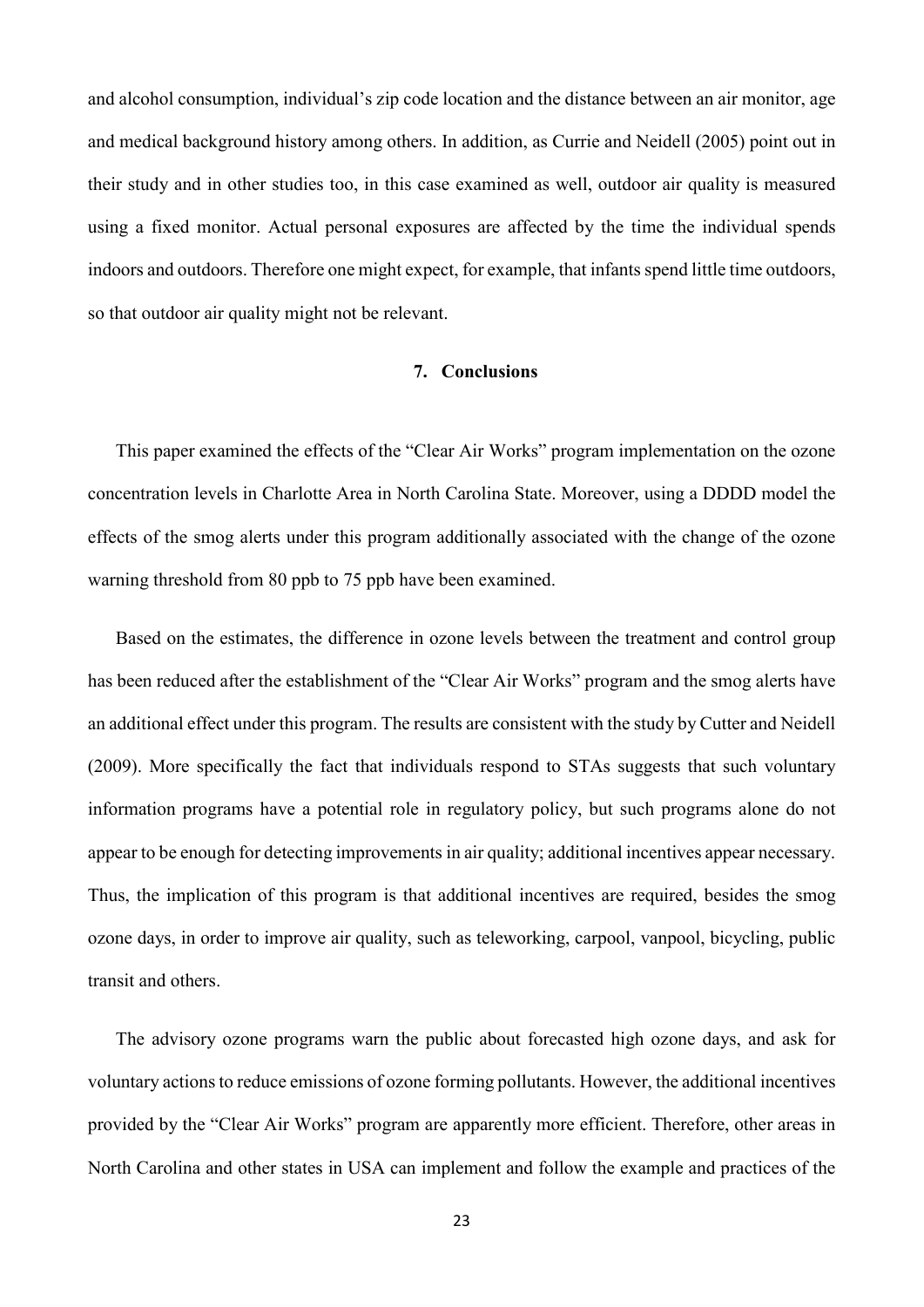specific program. Incentives can include carpool and vanpool programs sponsored by the local governments. Other practices can include incentives to the employers. More specifically, employers can get a tax deduction by giving their employees up to \$130 per month to commute via public transit or vanpool. Another incentive is the encouragement of teleworking practices. In this case the employees can save money and time and be less stressful by working at home and at the same time the air quality, through the traffic reduction, can be further improved.

Furthermore, the effects of the air quality improvement, through the program implementation, on mortality have been presented. Concluding, as policy makers discuss ways to improve air quality, the adoption of voluntary programs, such as the "Clean Air Works" program, might be potentially an efficient mechanism. Ultimately, as the results showed about the effects of air quality on mortality, achieving attainment for ozone -air quality better than the national standard- will result in a healthier environment for the region's citizens and work force, and make it more attractive for economic development.

There is one major potential limitation of the analysis. The individual behaviour on transportation mode choice is not examined. Especially, in the case of "Clean Air Works" project, where carpool and vanpool programs, as well as public transit is encouraged and other policies are proposed, the traffic volume is not explored. As it was mentioned, the purpose of this study is the investigation of the effectiveness of the "Clean Air Works" Project the direct examination of ozone forecasts and smog alerts to actual ozone concentrations and their association with "Clean Air Works". Additionally, other studies have already examined the effects of ozone warnings on traffic volume and public health (Cutter and Neidell, 2009; Moretti and Neidell, 2011).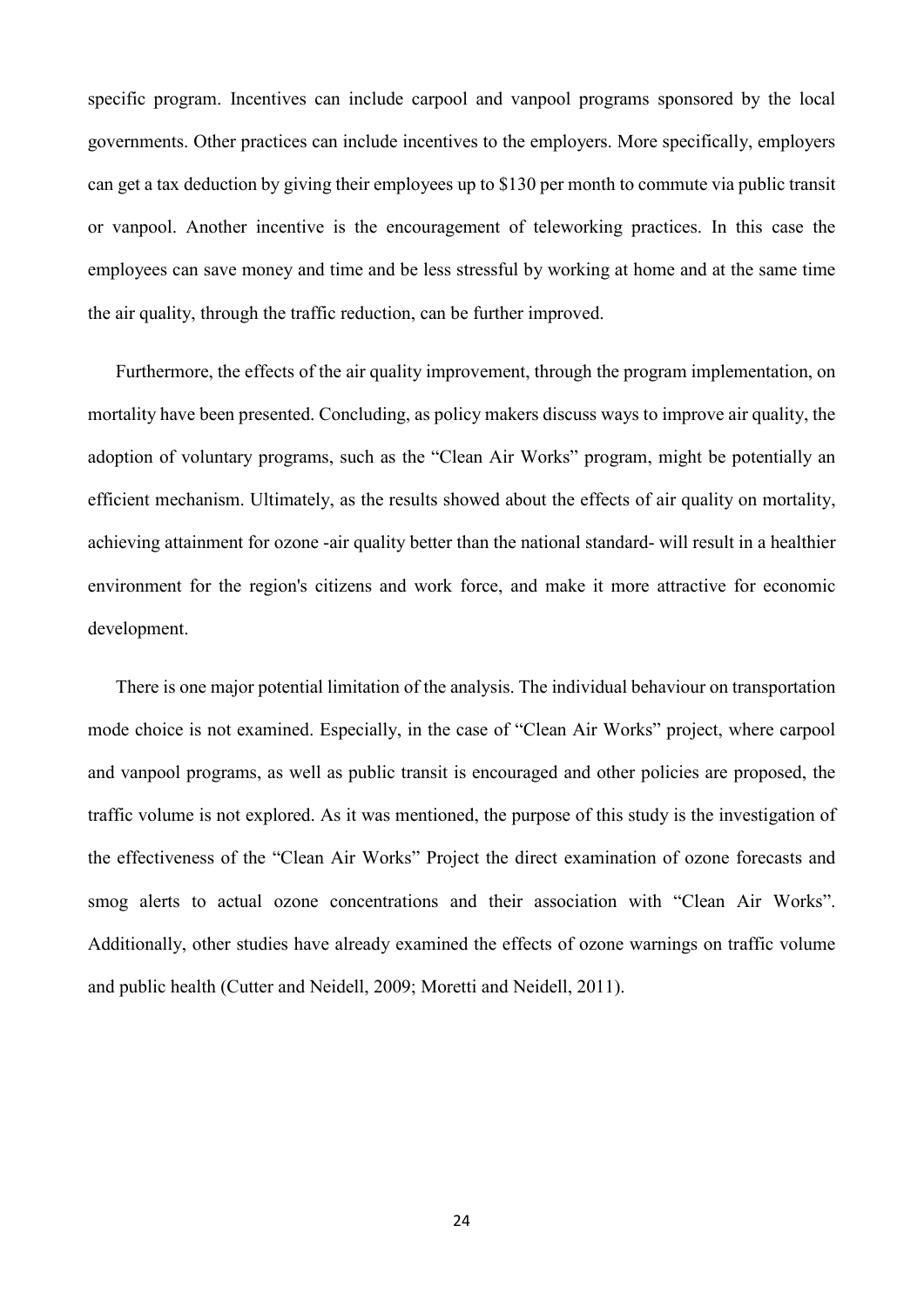#### References

- Agudelo-Castaneda, D., Teixeira, E., Rolim, S., Pereira, F., and Wiegand, F., 2013. Measurement of Particle Number and Related Pollutant Concentrations in an Urban Area in South Brazil, *Atmospheric Environment*, 70, pp. 254–262.
- Angrist, J.D. and Pischke, J.S., 2008. *Mostly harmless econometrics: An empiricist's companion*. Princeton university press.
- Baertsch-Ritter, N., Keller, J., Dommen, J. and Prevot, A.S.H., 2004. Effects of various meteorological conditions and spatial emission resolutions on the ozone concentration and ROG/NOx limitation in the Milan area (I), *Atmospheric Chemistry and Physics*, 4, pp. 423–438.
- Bertrand, M., Duflo, E. and Mullainathan, S., 2004. How much should we trust differences-indifferences estimates? *The Quarterly Journal of Economics*, 119(1), pp. 249–275.
- Camalier, L., Cox, W. and Dolwick, P., 2007. The Effects of Meteorology on Ozone in Urban Areas and their use in Assessing Ozone Trends, *Atmospheric Environment*, 41, pp. 7127– 7137.
- Card, D. and Krueger, A.B. 1994., Minimum Wages and Employment: A Case Study of the Fast-Food Industry in New Jersey and Pennsylvania. *American Economic Review*, 84(4), pp. 772-793.
- Chay, K.Y. and Greenstone, M., 2003a. Air Quality, Infant Mortality, and the Clean Air Act of 1970. NBER Working Paper No. 10053, Cambridge, MA.
- Chay, K.Y. and Greenstone, M., 2003b. The Impact of Air Pollution on Infant Mortality: Evidence from Geographic Variation in Pollution Shocks Induced by a Recession. *Quarterly Journal of Economics*, 118(3), pp. 1121-1167.
- Crutzen, P.J., 1974. Photochemical reaction initiated by and influencing ozone in unpolluted tropospheric air. *Tellus*, 26, pp. 44–55.
- Cummings, R.G. and Walker, M.B., 2000. Measuring the effectiveness of voluntary emission reduction programs. *Applied Economics,* 32, pp. 1719–1726.
- Currie, J. and Neidell, M., 2005. Air Pollution and Infant Health: What Can We Learn from California's Recent Experience? *The Quarterly Journal of Economics*, 120 (3), pp. 1003- 1030.
- Cutter, W.B. and Neidell, M., 2009. Voluntary information programs and environmental regulation: Evidence from 'Spare the Air'. *Journal of Environmental Economics and Management,* 58, pp. 253–265.
- Dawson, J. P., Adams, P. J. and Pandis, S.N., 2007. Sensitivity of Ozone to Summertime Climate in the Eastern USA: A Modeling Case Study, *Atmospheric Environment*, 41, pp. 1494–1511.
- Derwent, R.G., Jenkin, M.E., Saunders, S.M., Pilling, M.J., Simmonds, P.G., Passant, N.R., Dollard, G.J., Dumitrean, P. and Kent, A., 2003. Photochemical ozone formation in North West Europe and its control. *Atmospheric Environment*, 37(14), pp. 1983–1991.
- Environmental Protection Agency, 2008. Air Quality Criteria for Ozone and Related Photochemical Oxidants Washington, DC: Environmental Protection Agency.
- Figueiredo, M., Monteiro, A., Lopes, M., Ferreira, J., and Borrego, C., 2013. Air Quality Assessment of Estarreja, an Urban Industrialized Area, in a Coastal Region of Portugal, *Environmental Monitoring and Assessment*, 185, pp. 5847–5860.
- Friedman, M.S., Powell K.E., Hutwagner L., Graham, L.M. and Teague, G.W., 2001. Impact of Changes in Transportation and Commuting Behaviors During the 1996 Summer Olympic Games in Atlanta on Air Quality and Childhood Asthma, *Journal of the American Medical Association,* 285, pp. 897–905.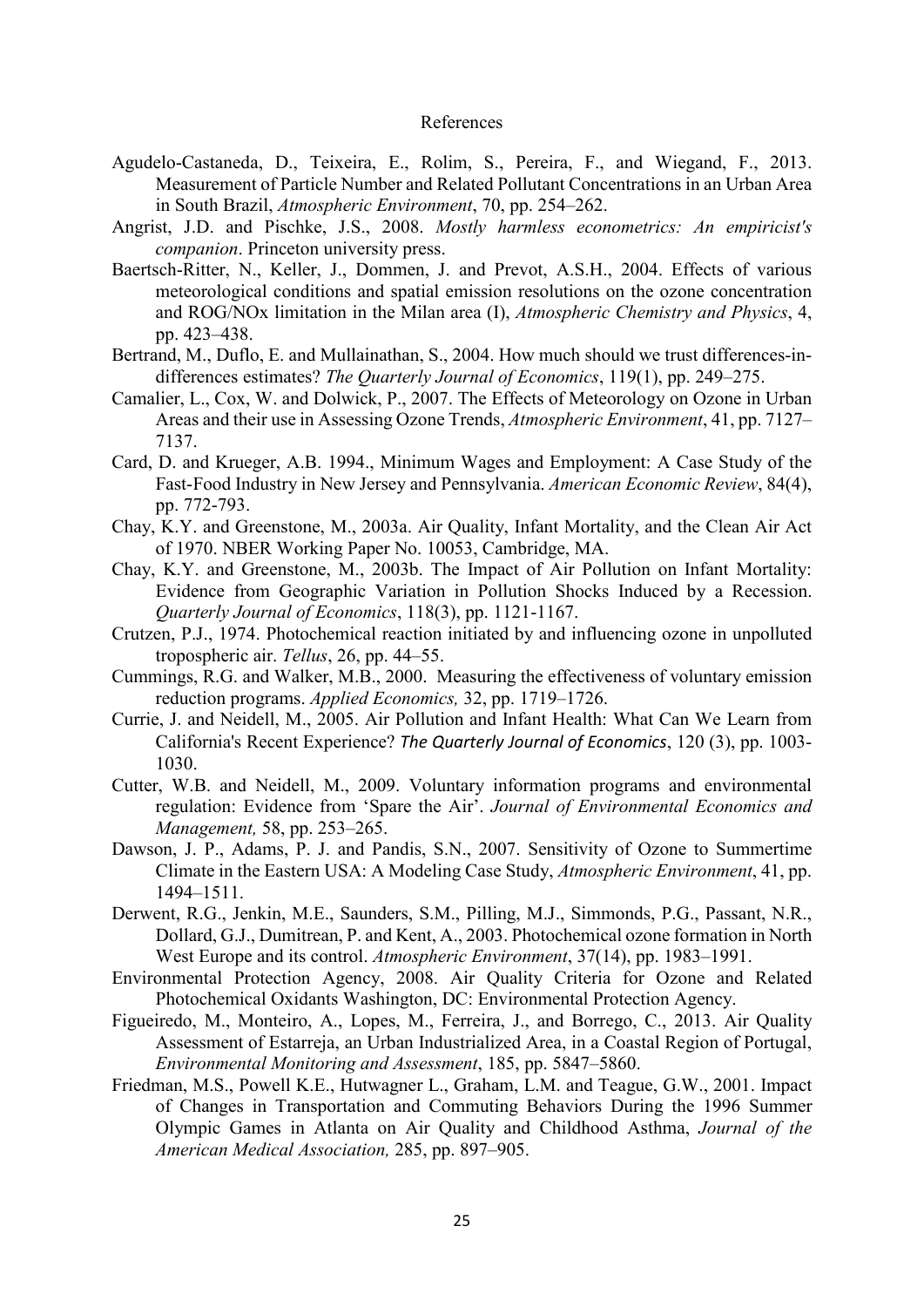- Granger, C. W. J., 1969. Investigating Causal Relation by Econometric and Cross-Sectional Method. *Econometrica*, 37, pp. 424-438.
- Jacob, D., Logan, J., Gardner, G., Yevich, R., Spivakovsky, C. and Wofky, S., 1993. Factors Regulating Ozone over the United States and its Export to the Global Atmosphere. *Journal of Geophysical Research*, 98, pp. 14817–14826.
- Jammalamadaka, S.R. and Lund, U.J., 2006. The effect of wind direction on ozone levels -a case study. *Environmental and Ecological Statistics*, 13(3), pp. 287-298.
- Knittel, R., Miller, D.L. and Sanders, N.J., 2011. Caution Drivers! Children Present: Traffic, Pollution and Infant Health. NBER Working Paper 17222, Cambridge.
- Lipfert, F. W., Zhang, J. and Wyzga, R. E., 2000. Infant Mortality and Air Pollution: A Comprehensive Analysis of Us Data for 1990. *Journal of the Air and Waste Management Association*, 50 (8), pp. 1350-1366.
- Moretti, E. and Neidell, M., 2011, Pollution, Health, and Avoidance Behavior Evidence from the Ports of Los Angeles. *Journal of Human Resources*, 46(1), pp. 154-175.
- Pudasainee, D., Sapkota, B., Shrestha, M.L., Kaga, A. Kondo, A., Inoue, Y., 2006. Ground level ozone concentrations and its association with NOx and meteorological parameters in Kathmandu valley, Nepal. *Atmospheric Environment*, 40, pp. 8081–8087.
- Pugliese, S. C., Murphy, J.G., Geddes, J.A. and Wang, J.M., 2014. The impacts of precursor reduction and meteorology on ground-level ozone in the Greater Toronto Area. *Atmospheric Chemistry and Physics*, 14, pp. 8197–8207.
- Schreffler, E., 2003. Quantification methods for identifying emission reductions resulting from seasonal and episodic public education programs. Air Resource Board Final Research Report.
- Welch, E., Gu, X. and Kramer, L., 2005. The effects of ozone action day public advisories on train ridership in Chicago. *Transportation Research Part D, Transport and Environment,*  10, pp. 445–458.
- Witcraft, N., Bridgers, G., Do, B., O'Reill, P. and Marufu, L., 2006. Case Study of the Late July 2005 Ground-Level Ozone Episode in North Carolina. *Eighth Conference on Atmospheric Chemistry*, 28 January-2 February.
- Woodruff, T.J., Grillo, J. and Schoendorf, K.C., 1997. The Relationship Between Selected Causes of Postneonatal Infant Mortality and Particulate Air Pollution in the United States. *Environmental Health Perspectives*, 105(6), pp. 608-612.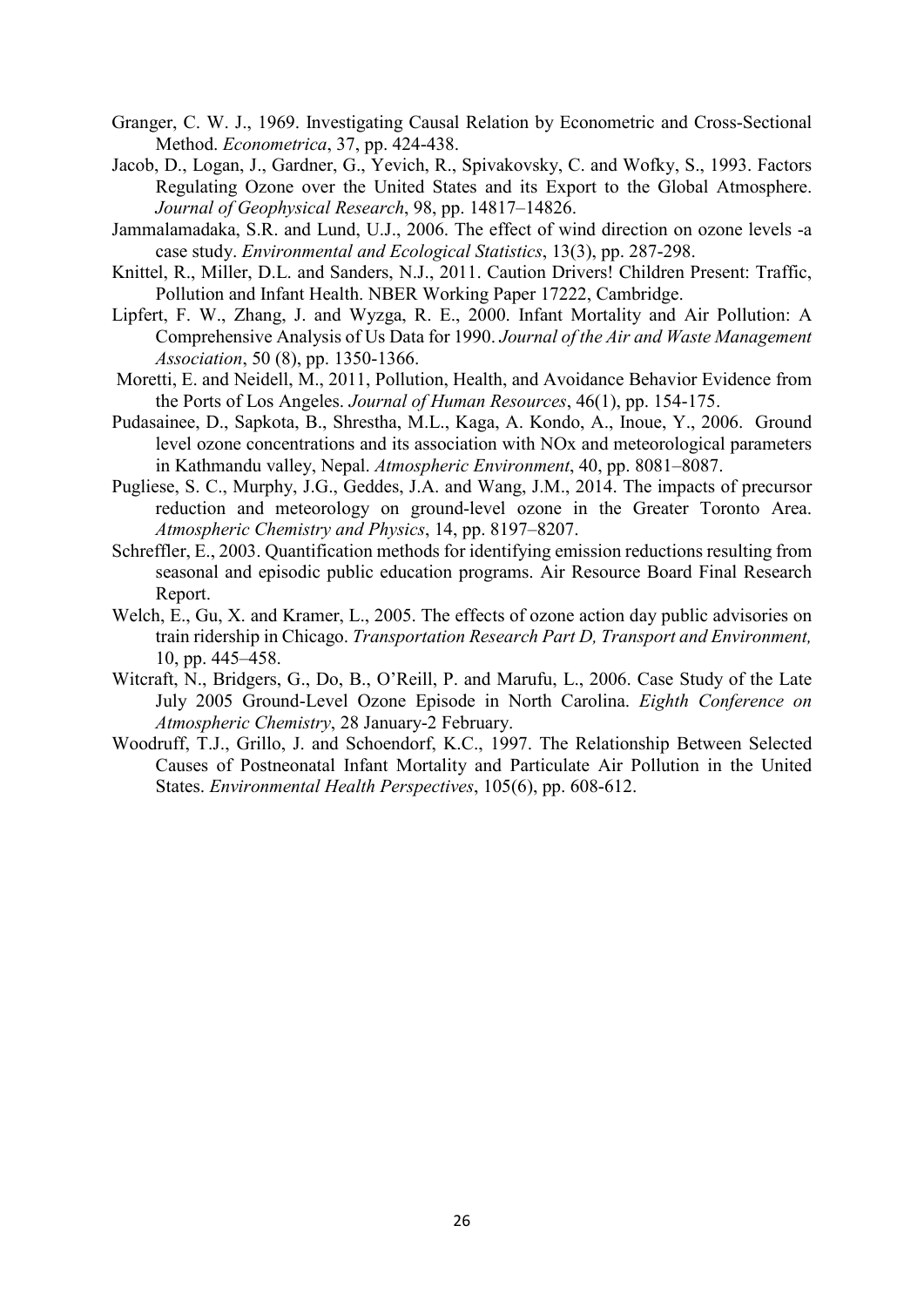

**Map 1.** Ground-Level Ozone Forecast Zones-Areas in North Carolina

North Carolina Department of Environment and Natural Resources (http://daq.state.nc.us).

| <b>Treated Counties</b>      | <b>Control Counties</b>        |  |
|------------------------------|--------------------------------|--|
| Lincoln (Charlotte area)     | Forsyth (Triad area)           |  |
| Mecklenburg (Charlotte area) | Rockingham (Triad area)        |  |
| Rowan (Charlotte area)       | Guilford (Triad area)          |  |
| Union (Charlotte area)       | Raleigh (Triangle area)        |  |
|                              | Cumberland (Fayetteville area) |  |
|                              | Buncombe (Asheville area)      |  |
|                              | Caldwell (Hickory area)        |  |

**Table 1.**Treatment and Control Group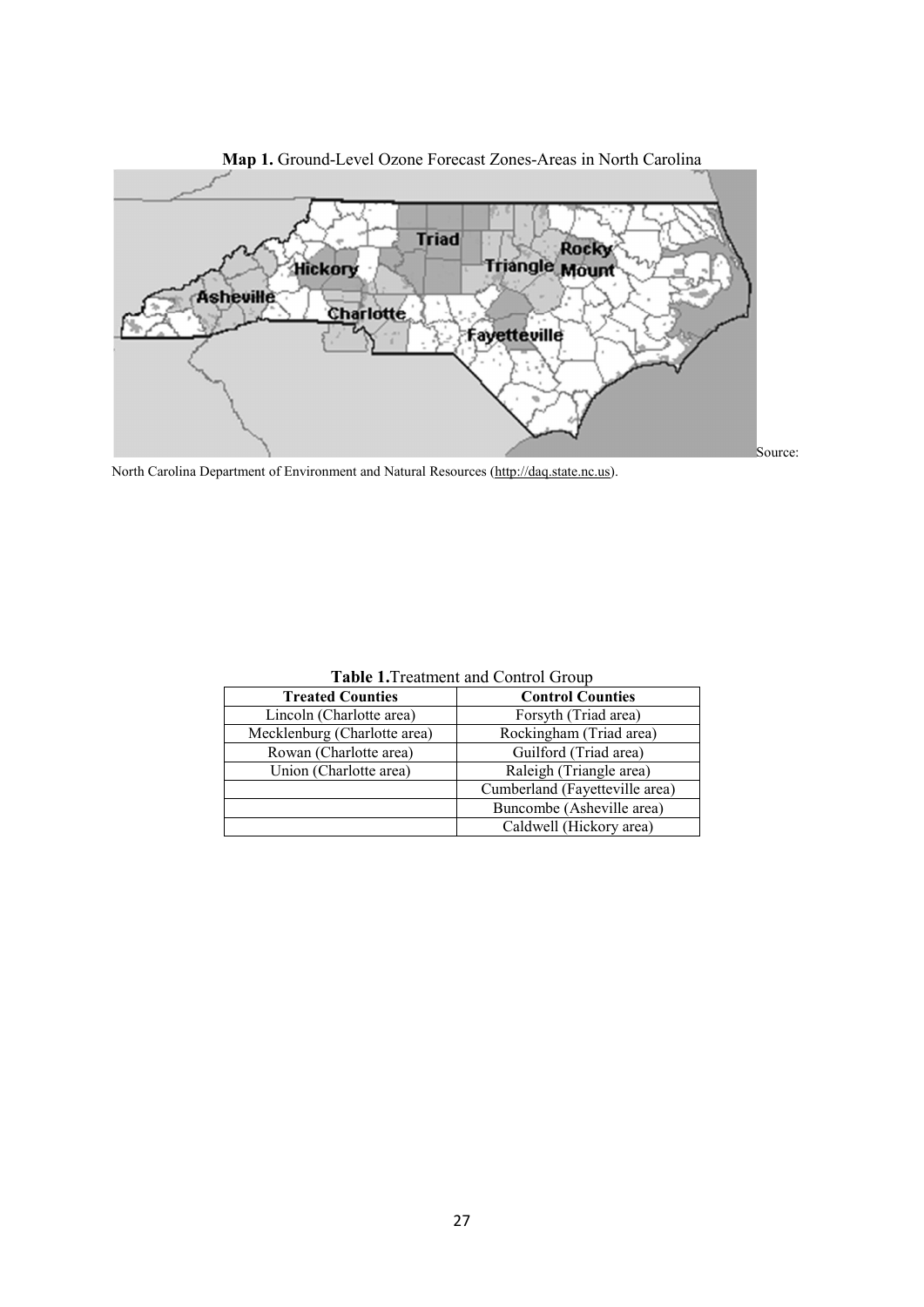**Table 2**. Date of the events

| Date of the Event | Event                                                           |  |  |
|-------------------|-----------------------------------------------------------------|--|--|
| $1st$ July 1997   | Ozone warning threshold at 80 ppb                               |  |  |
| $1st$ March 2006  | Introduction and Establishment of the "Clean Air Works" program |  |  |
| $27th$ May 2008   | Change of ozone warning threshold from 80 ppb at 75 ppb         |  |  |

| Table 3. Summary Statistics for Actual Ozone Concentrations expressed in Parts Per Billion |
|--------------------------------------------------------------------------------------------|
| (ppb)                                                                                      |

|                                | No.          | Mean                             | Standard  | Min            | Max              |
|--------------------------------|--------------|----------------------------------|-----------|----------------|------------------|
|                                | observations |                                  | Deviation |                |                  |
|                                |              | Period 2000-2010                 |           |                |                  |
| Ground Level                   | 70,457       | 51.573                           | 15.160    | $\theta$       | 128              |
| Ozone                          |              |                                  |           |                |                  |
|                                |              | Period 2000-2007                 |           |                |                  |
| <b>Ground Level</b>            | 46,634       | 53.118                           | 15.642    | $\overline{2}$ | 128              |
| Ozone                          |              |                                  |           |                |                  |
|                                |              | Period 2008-2010                 |           |                |                  |
| Ground Level                   | 23,823       | 49.269                           | 13.285    | $\theta$       | 101              |
| Ozone                          |              |                                  |           |                |                  |
|                                |              | Treatment group Period 2000-2010 |           |                |                  |
| Ground Level                   | 12,684       | 52.986                           | 16.559    | $\Omega$       | 128              |
| Ozone                          |              |                                  |           |                |                  |
|                                |              | Treatment group Period 2000-2007 |           |                |                  |
| <b>Ground Level</b>            | 8,436        | 54.272                           | 17.193    | $\overline{2}$ | $\overline{128}$ |
| Ozone                          |              |                                  |           |                |                  |
|                                |              | Treatment group Period 2008-2010 |           |                |                  |
| Ground Level                   | 4,248        | 51.446                           | 13.314    | $\theta$       | 101              |
| Ozone                          |              |                                  |           |                |                  |
|                                |              | Control group Period 2000-2010   |           |                |                  |
| Ground Level                   | 22,779       | 51.368                           | 15.552    | $\overline{3}$ | 115              |
| Ozone                          |              |                                  |           |                |                  |
| Control group Period 2000-2007 |              |                                  |           |                |                  |
| Ground Level                   | 14,989       | 52.665                           | 15.768    | 3              | 115              |
| Ozone                          |              |                                  |           |                |                  |
|                                |              | Control group Period 2008-2010   |           |                |                  |
| Ground Level                   | 7,790        | 50.564                           | 13.538    | $\theta$       | 93               |
| Ozone                          |              |                                  |           |                |                  |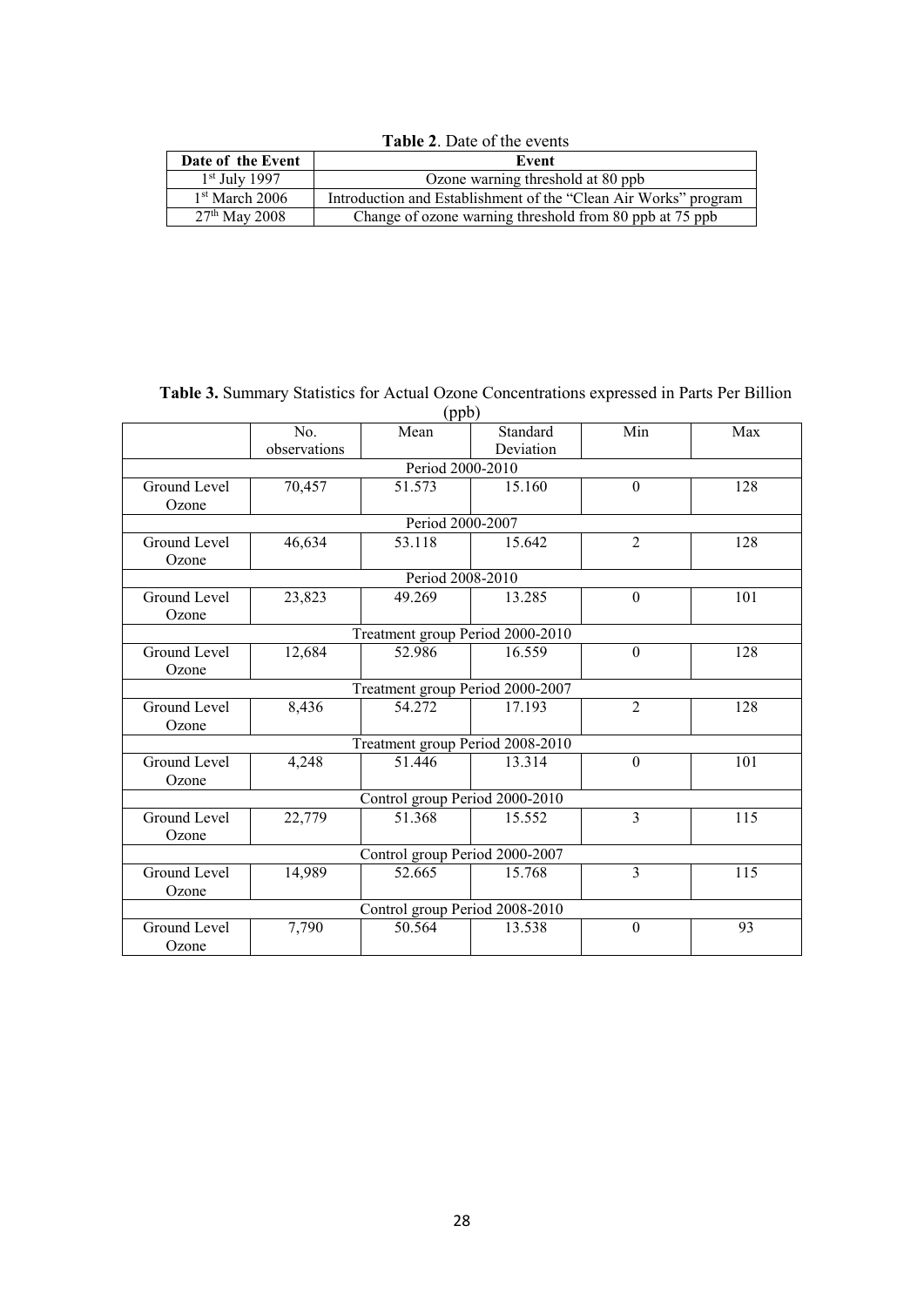|                | Number of       | Number of       | Number of       |
|----------------|-----------------|-----------------|-----------------|
|                | exceedance days | exceedance days | exceedance days |
|                | during period   | during period   | during period   |
|                | 2000-2005       | 2006-2007       | 2008-2010       |
| Asheville Area | 231             | 20              | 36              |
| Charlotte Area | 683             | 206             | 136             |
| Fayeteville    | 100             | 11              | 13              |
| Hickory        | 44              | 11              | 9               |
| Triad          | 414             | 87              | 103             |
| Triangle       | 425             | 45              | 65              |
| Treatment      | 648             | 146             | 92              |
| group          |                 |                 |                 |
| Control group  | 675             | 198             | 141             |

**Table 4.** Exceedance Days of Air Quality Threshold for Ground Level Ozone Concentrations



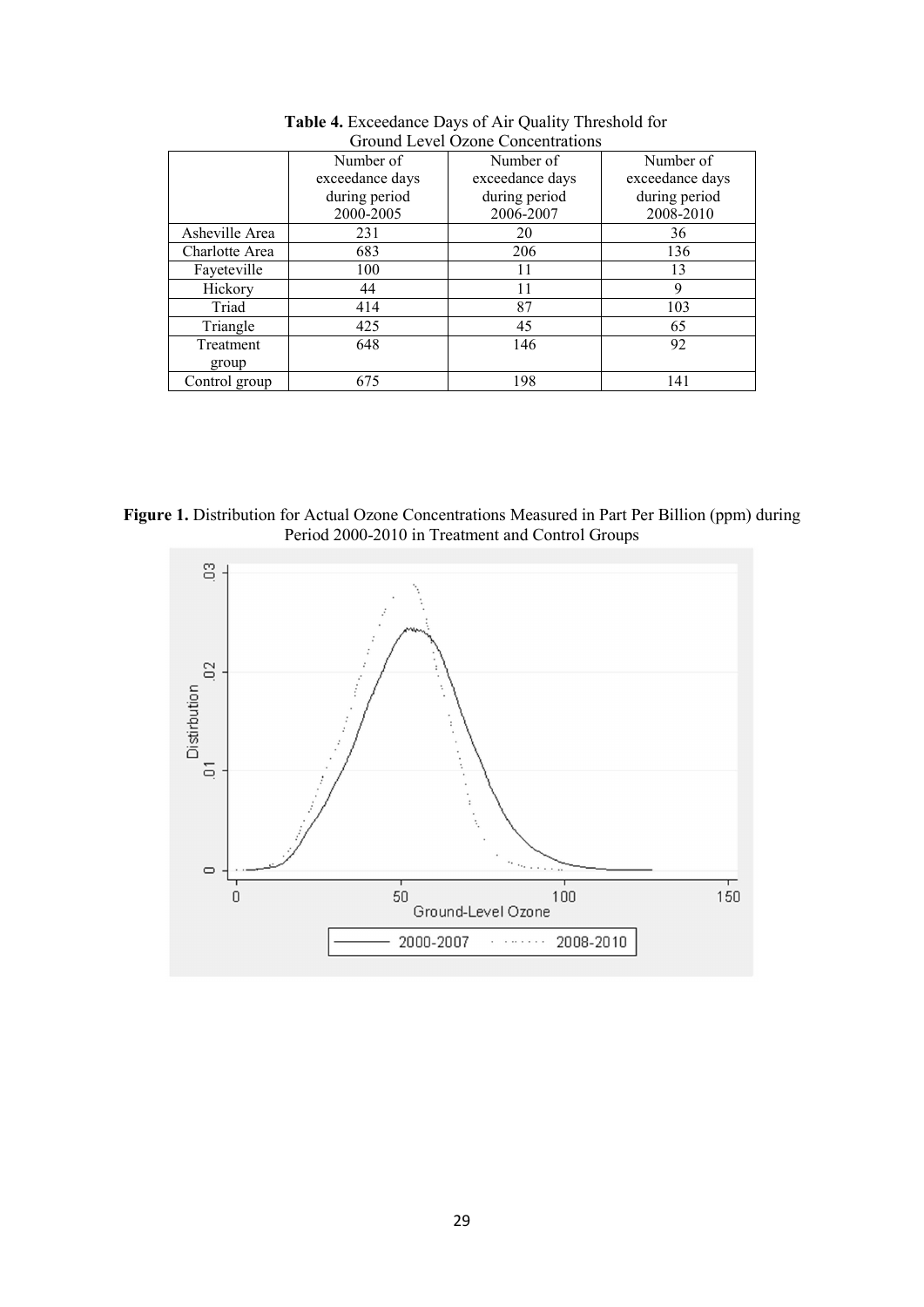**Figure 2.** Average Ozone Levels and Number of Exceedance Days in Treatment and Control Group during Period 2000-2010

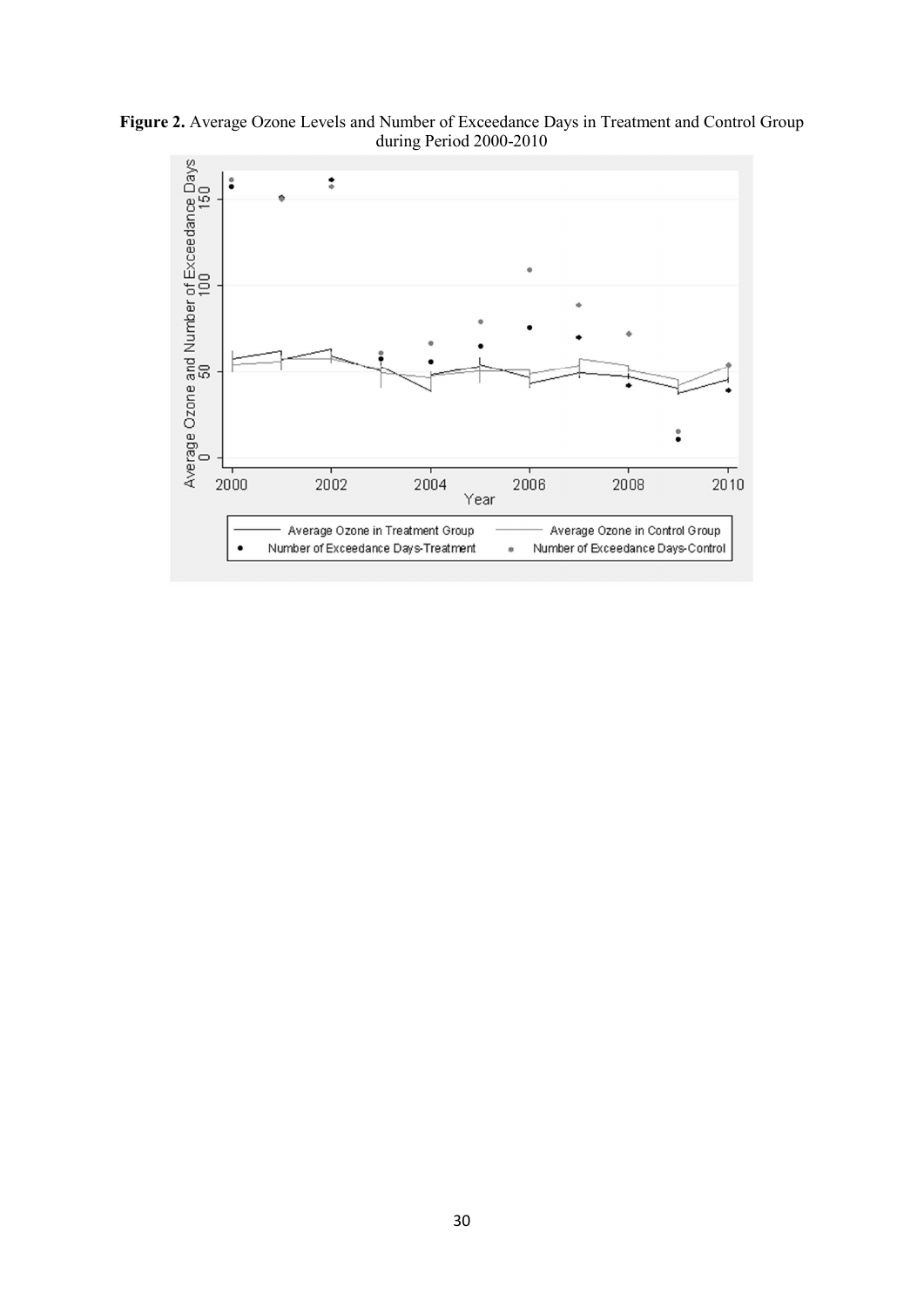| Treat                                                             | 1.121<br>$(0.2274)$ ***    | Treat*Program*Warning (DDD<br>effectiveness of smog alerts<br>under Clean Air Works Regime)   | $-1.833$<br>$(0.7553)$ **  |
|-------------------------------------------------------------------|----------------------------|-----------------------------------------------------------------------------------------------|----------------------------|
| Program (1 for 2006 and<br>after and 0 otherwise                  | $-2.445$<br>$(1.2042)$ **  | Treat*Threshold                                                                               | $-1.545$<br>$(0.3745)$ *** |
| Warning (1 for smog<br>alert and 0 otherwise)                     | 6.149<br>$(0.6004)$ ***    | Program *Threshold                                                                            | $-1.271$<br>$(0.2739)$ *** |
| Threshold (1 for 2008)<br>and after and 0<br>otherwise)           | $-3.352$<br>$(0.2808)$ *** | Warning*Threshold                                                                             | $-4.259$<br>$(2.235)*$     |
| Treat*Program (DD<br>effectiveness of Clean<br>Air Works Program) | $-1.268$<br>$(0.3887)$ *** | Treat* Program*Threshold                                                                      | $-3.248$<br>$(0.3002)$ *** |
| Treat*Warning                                                     | $-0.855$<br>$(0.4155)$ **  | Treat* Warning*Threshold                                                                      | $-2.124$<br>$(0.5153)$ *** |
| Program* Warning                                                  | $-1.325$<br>$(0.3841)$ *** | Treat*<br>Program*Warning*Threshold<br>(DDDD establishment of the<br>threshold change effect) | $-1.493$<br>$(0.1131)$ *** |
| No. obs.                                                          | 35,463                     | $R^2$                                                                                         | 0.3790                     |

**Table 5.** Quadruple DDDD Estimates for Equation (1)

a. Standard errors are reported between brackets, clustered standard errors at ozone monitoring site<br>b. \*\*\*, \*\* and \* denote significance at the 1%, 5% and 10% level

b. \*\*\*, \*\* and \* denote significance at the 1%,  $5\%$  and 10% level<br>c. The control variables are: day of the week, month, year, ozone c. The control variables are: day of the week, month, year, ozone monitoring sites, counties, ozone forecasting regions-areas, average temperature, wind speed, wind direction and solar radiation.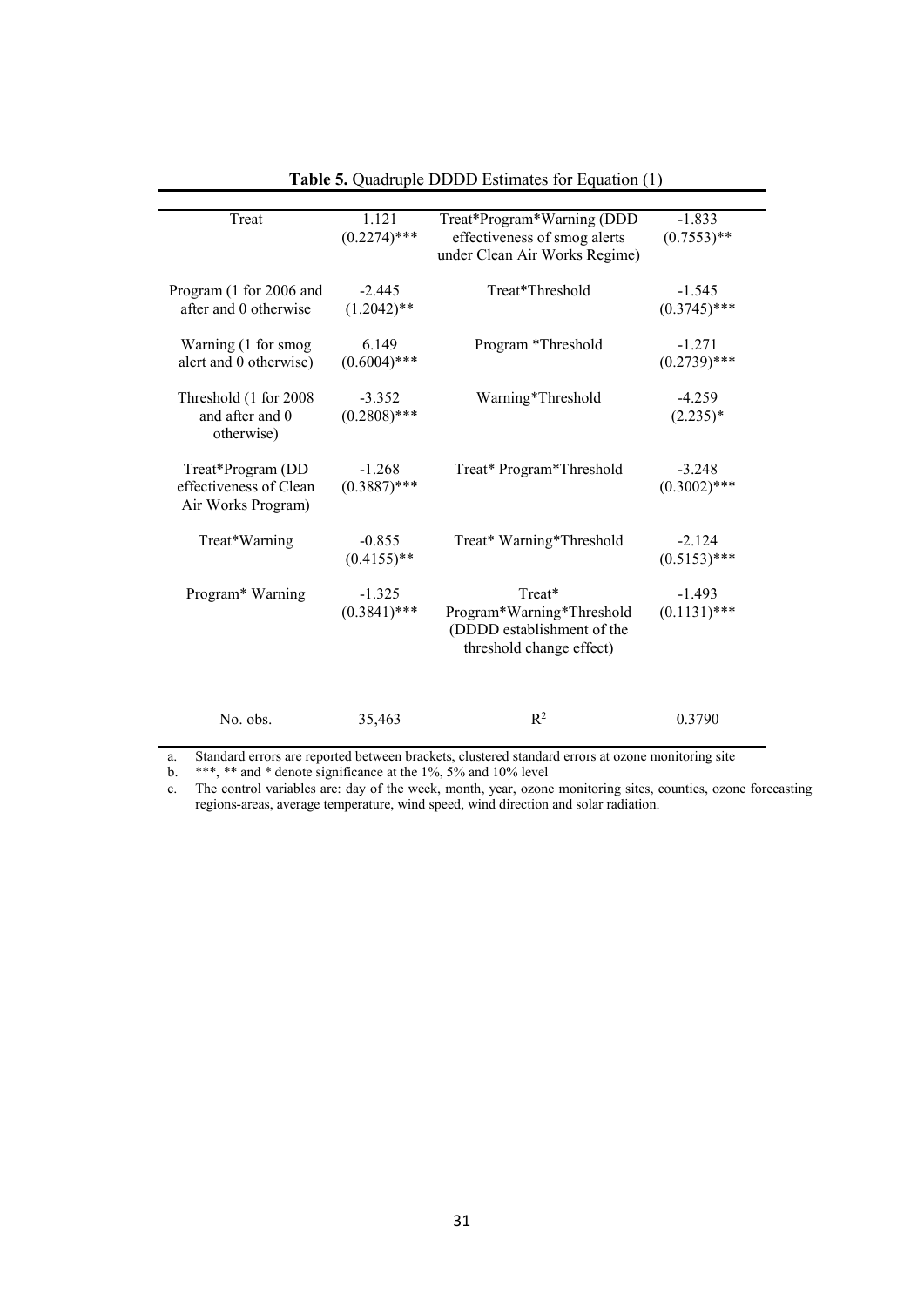|                                                                   | Panel A: Robustness Check Using Placebo Dummies Before the<br>Treatment Regression (2) |                                                               |                          |
|-------------------------------------------------------------------|----------------------------------------------------------------------------------------|---------------------------------------------------------------|--------------------------|
| Treat*Program (DD<br>effectiveness of Clean<br>Air Works Program) | 0.482<br>(0.6512)                                                                      | R <sup>2</sup>                                                | 0.3347                   |
| No. obs.                                                          | 20,912                                                                                 |                                                               |                          |
|                                                                   |                                                                                        | Panel B: Robustness Check Using Leads and Lags Regression (3) |                          |
| $D_{i,j,k,t-1}$                                                   | $-1.304$<br>$(0.621)$ **                                                               | $-1.309$<br>$(0.628)$ **                                      | $-1.203$<br>$(0.623)$ ** |
| $D_{i,j,k,t-2}$                                                   |                                                                                        | $-1.381$<br>$(0.632)$ **                                      | $-1.385$<br>$(0.638)$ ** |
| $D_{i,j,k,t-3}$                                                   |                                                                                        |                                                               | $-1.422$<br>$(0.701)$ ** |
| $D_{i,j,k,t+1}$                                                   | $-0.389$<br>(7.671)                                                                    | $-0.373$<br>(8.238)                                           | $-0.372$<br>(8239)       |
| $D_{i,j,k,t+2}$                                                   |                                                                                        | $-0.683$<br>(5.901)                                           | $-0.637$<br>(8.337)      |
| $D_{i,j,k,t+3}$                                                   |                                                                                        |                                                               | 0.525<br>(5.902)         |
| No. obs.                                                          | 35,441                                                                                 | 35,423                                                        | 35,402                   |
| $R^2$                                                             | 0.3426                                                                                 | 0.3426                                                        | 0.3427                   |

**Table 6.** Robustness checks for DID regression

a. Standard errors are reported between brackets, clustered standard errors at ozone monitoring site

b. \*\* denotes significance at the 5% level

c. The dependent variable is the actual ozone levels and the control variables are: day of the week, month, year, ozone monitoring sites, counties, ozone forecasting regions-areas, average temperature, wind speed, wind direction and solar radiation.